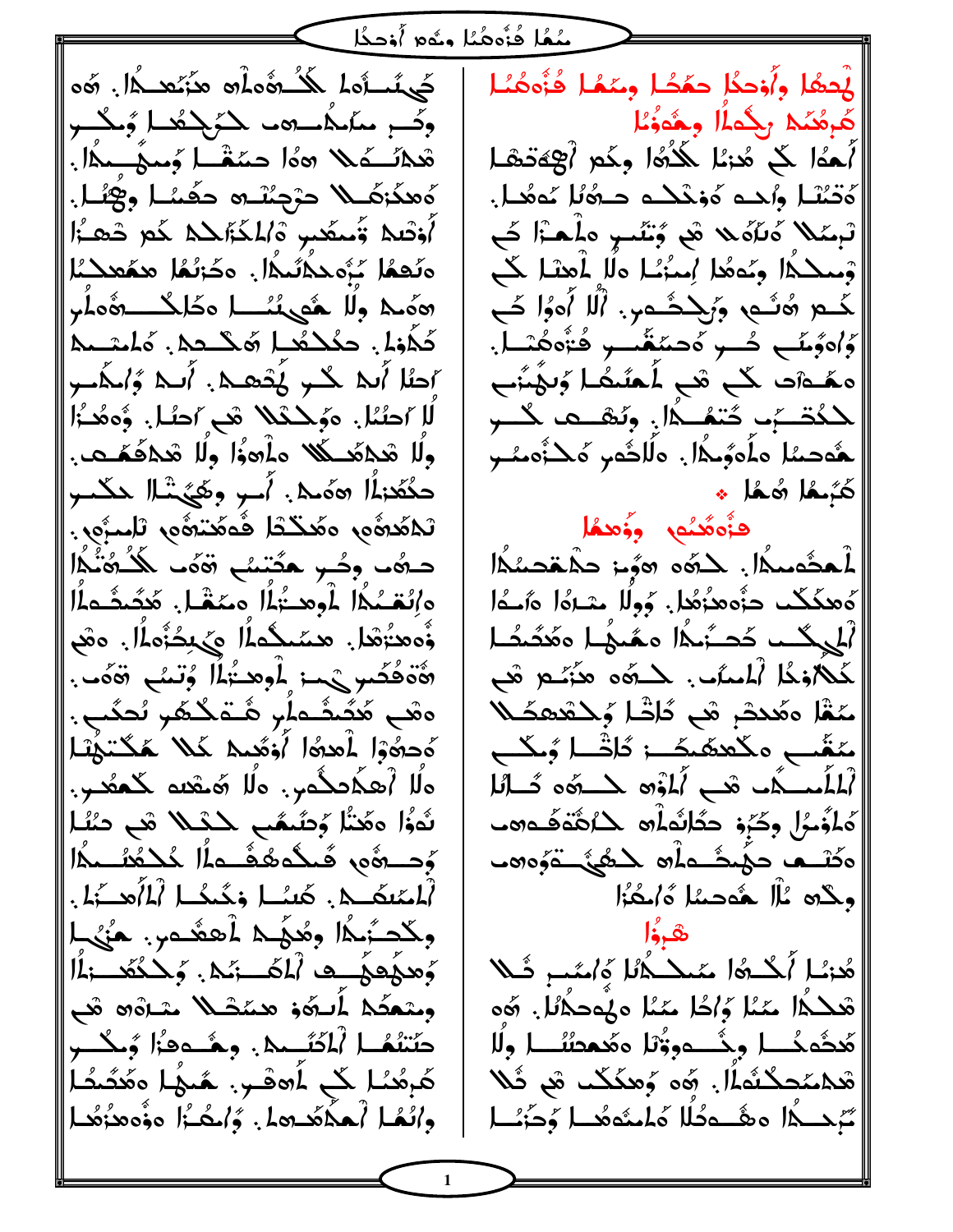سُمُا قُزُوهُمُا وهُو أَوْحِجُا

دْهالماً لَا لَمَعْلَىٰ أُنْبَسِرِ مِقْكِسِرِ لْحَدَّدَاهُــا وَرْزَلَ. وَقُلْبِ لِلْأَحْمَدُالِ. وَمُتَكَمِرٍ حَقَّوحُي قَقَّا لِحْعَظ مَالًا ەَھەُوَّا. وَحِثْلَاھْب كَسَلا كَمھُسا ومتعبرًا لْمَلَمْلًا. مكْمِ كَتْمَلُّا لْمَاهِنَا. ەھْع ئُىلا مُنْزَىُبىر لْمُلَاھُنَى ەھْع ھُلُدِي وَمِبْزَقُسِ الْمُمَكَّبِ. 20هي لكعماًا لمُمكَّم مَحْكَمُتِنَا دَالًا الْفَكِّي. مكَعْتَمَا هَيُنَّاا لَمَا الْكُلُّ مَرْكِنْتُ وَاحْتَمْ كُـــــــو كَـوِيكْــــــــعب. 36هــــــ %مترمــــــــو لْمُكْتَعْسَبُهِ إِوَّٰٓا مِكْسِكْ ، هَشْتُوْمَ وُهدًا وِتْدْ10 إِكْسِرْ لِمَكْتَسَبُ أُهوَّهــدَ . أَمَكْنُـا وِلَا تَــدُوُهوْهِ، حَـدْ-زُلَم ومَمُعُـــرِ. إِنَّ لَا تَلِأَتَعَـــُـــهِ حَعُــــدًا وَرِكْىشُەلَى وەتنى الله قَوْلِ مَقْتَضَمَّى لْخُو هِمُسْلَا أَلْحُرُهَا وُلِّكُمْ هُوَ الْأَهْرَاءُ هُلْلِ وِحْقَقْصَا.. وِلَمْوَسْــما هُنَّــع شَــلا لَحْمَدَا مَبۡحُنُمَالِ. وثُكْسَمُا وَكَنُعَمَّا ھكىمى. ەقئى ۇەئىلگە ھُزىتىم هُ/هنا كُلّ مُعُلّاً هكَذْهَا وكَلّا مِدْوَّةٌ بِ وَجُعَـدُا امْعَـــهِ/ْ وِتَعَهُّــلا لَا نُعْدهُدَهُ أَمِكَ ﴾ مَنْ كَمِيرًا مُحْمَدُ أَلْمَدْ مَثَلَهُ مَنْهُمْ الْمَجْمَدِينَ مَنْهُمْ ا لَمُمْ نَعْصًا وِلَا هُعْصًا كَبِ خُصَـٰرًا ہِ صَّکْلُلُّکُ ۥٓنِ ٖ ہُ دُہُرٖ حثَکْلُکٖ مَکۡزَحُـا أَمَطُا وَوَحَلِّكُمْ هَكَبْمُجَلَّكُمْ نُصْفَ كُــْرِ ِ هُدَمَنُا دَاُهُوَ ذُا . دَاَاتُدَى مَكَزُّدَ مُمْــو هُبُمُا هُمُا هُحثُدَكَ لِمُلْكُبِ \* **تَّثِيُّ الْ** 

كُمْ الْمَمْشْ. كَنتهُ هَا وُلْمٌ وَيُحْمَدُ. ومحمله كالأستقر المشاهم ِمَّنْتُمْ *الْكُمْ يْ* مِنْ مَنْقُى هَمَدُنْ وَمُحَاجَّت هككــد أَحُنُــا وَجِعْــةمُدُا وُحكــِـر لْلاَاهْـا ەكْتُنْـْشُەلْر لْلْمْمْكْــْمْ. اُه ُوَمَّىعا هُمْ مَشْلٌ وَهُدَشْرٍ هُمْ كُلّْشَلّْ ِ هُدَوْهُ ْلَ }. دهُب مُسهَّمُا ﴾ لا حَصَّبِهِ }. هِ تَحلًا حَقَّهُ فِي لَا أَحْمَكَـب. أَلَا رَجِّــهِ كَأَبِهِ كُـرٍ أَهْـهِهِ مَعْـهِـهِ. كَمْتَهُـهَا هُصْلُـمْ. مَكَـلاً هُوْا صُّــهَا حكّـــو أَمْلَا يَوْمِيَّا وَمَعْنَا الْمَحْمَدِينَ مَعْنَا الْمَوْجَدِينَ وَمَعْنَا الْمُؤْمَرَ أَلْمَعُكُمِ مِنْ كَسِبِ صَمَّسْنَ أَلْمٍ وَشُكْسِنَةً هُخُوذُه) لِلْأَهُما كَمْهِا شَيْمًا لِلْمَسْمَ مِجْتُمِجِ إِلْمُهْتَكُمْ . مُحْكُمُهُ أَمْا هَامِمْيُةِ وقَصِيفَهِ لَلْكِلُولِ. هَضَضْهَا وَلَا هَدَهَدِ ـِلَا هُدُ ـَالْ ـُــدُكِّي كَسُّــدَ. وَنُسَنُه الْكُمُ الْمُثَلَّامِ فَيُسَارُهُ فِي الْمَشْدَانِ مَحْمَدٍ. هُتمد أَند كُبِرِ حَقَاؤهَا ذَكَا وَسكِفَهِ. حَقَصَدُهاَ هَيُصدًا. حَقُّوهُــا لَا ۖ فَكُسُنَــا. وُاســو أُهـــوُّا لِكَتْتَحِيكُمْا أَلْمُؤَجِّيْتِ وَأَسِيرٍ تَعْشَا حَبُّو لَهُوَا هَدَّىمَ مِهْمِدٍ. وَهُمْ سَخَّوَهُمُ الْمَرْ ەقب وُسُل لَا حَوَصِهِ. كِتْعْمِصًـــلا ھُكُب ِوُحكْبِ وَحُكَنُـهِ). وَهُـُعْب وْهُوبِ. أَمَطُلُ وِلَا حَدْهِجْوُسِ لِمُوهَمْوِ أُهلُلا حمْئِنُنْا لْمُحْمَى أَلَلْ يُحْمَعُونَ لكَعْنتَهُلًا لْمُلْمًا . فَثَّىبِ لِحِفَّةَهُفَا. فَزْوَفُرِ لِأَوْهَا الصُّـمِ. هُافُــرِ شَي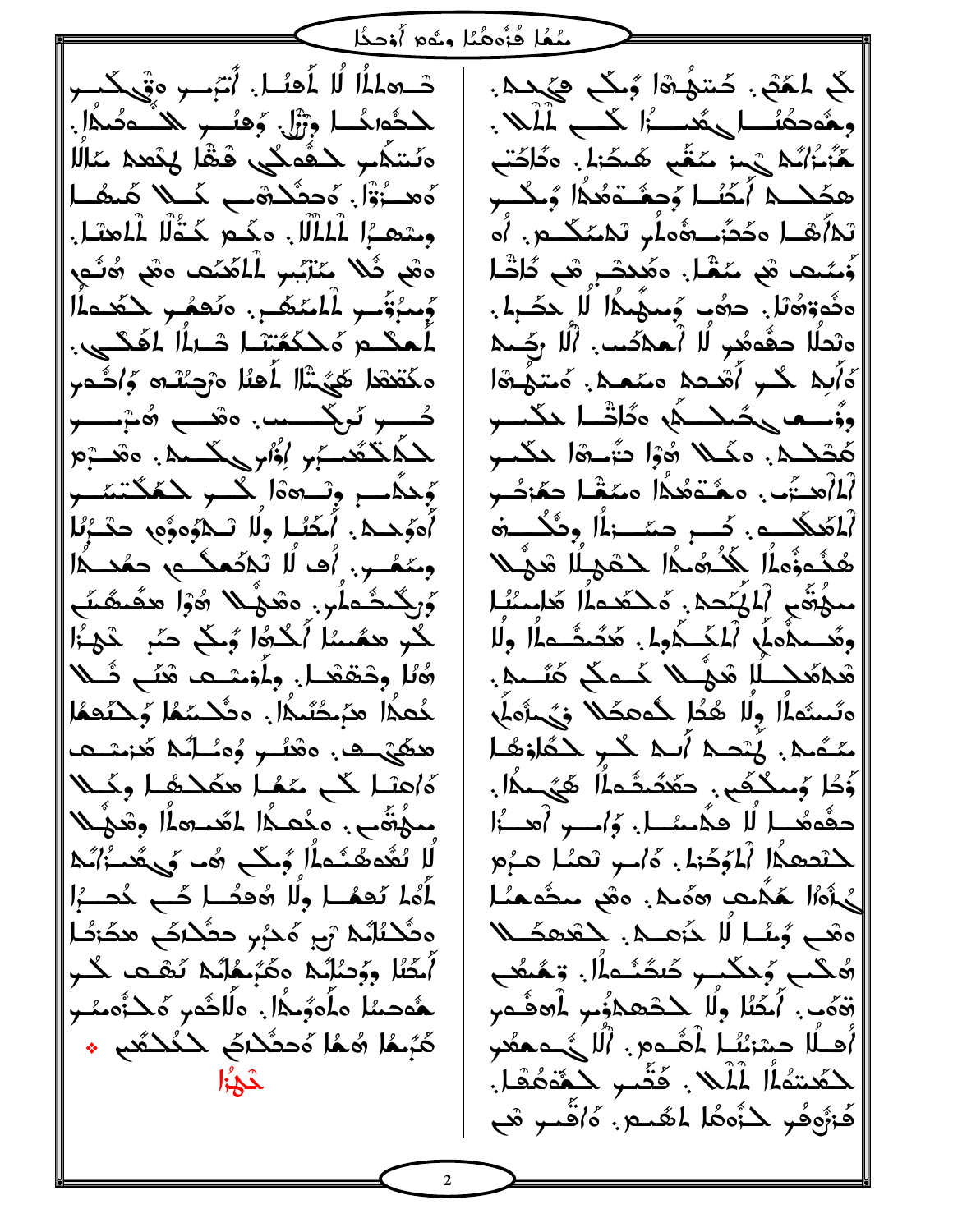مَاسْتُنَا كَرِيْحُمْا وُكْسِ هِيُسْبَلٍ. ەُىرَجىدا كىپ كَرْهُما ۋْەمئْنُما خَىرلَمَا كَبُعِكَا وُلِكُمْ دَتَلْمِهِ دَهُمْهِ كُنْ هَٰٓٓٓيَٰٓٓ إِلَّا ۖ وَوَالَّا ۖ وَهُوَدَٰٓ مُلْكِنَا ۚ وَهُوَ مَعَدُّ مِنْ وَلَا يَعْدُونَ هكَسُا وُٱٱتُلَيْكَ. هَـعفَجـكَ جُـفَ لِمُٱهْلَ وَهِمَنْتِرِبِ لِحُسِنَةٍ. كَانُؤْهِ لِمَا تَتَوْصُلُ مَنْهُمْ مِنْهُمْ وْشَمْعَىهْ وِلْمُؤْخَلِ هُدِيَكُمْهُ ۚ هَٰاهِ حَكْمَهُ دُه حْنَحْا هَفَىُّ;اُ) وهَمعُثَماُ). مىڭگ مَتَرْوَهْــا هَتْنْــا وكُفْــوؤْواْل. وفُــارْزَا مكَنُّا وِلَمَوْحَلَا مِكْتَ وْلِهُا هَٰنَا أَ وحَدَوْهَا أَحْمَدِهِ مَنْ صُدْمَةٍ وَحَقَا حَدَّثَتَهَا وِلْمَتّْسُلُمَا. مِكْـْ رُحِـزُا ەِتْسَار َوۡۥۡكُمۡدَٰمَاٰ ۚ ٱذۡدَٰاٗ ۖ هُنۡنَا ۖ وَكُوجُكُمۡدَا ۖ كُبِ هُنهُا أَكُمُ أُوكِبِ. وَهُ وَهُوٓا حهُكُماُ مَحَمَّى هُوْ الْأَصْوَحُعُ. مْدْكُمْفَىّ كَلا ۖ دْيُٰۥ ۖ هُ ُلْمَ وِحْتَفْعَا ۖ كَ هُلگسًى هَي وُسمُحب هَيْشَال وِلْمِدْمِ كُلِّ قَخْلًا كَعُنْزًا وِمَحْكُدُهِلُرٍ. هَذَٰلِيَـــٰٓ;ا كَكُنْــا وِحْــٰماؤُو. ۞ وَيُحَوُّفُــا ـمثَّـنىدُا كَيْء دَّەدىُل. %فِكُل حَنْحُـل كَيْتُ مُعَطَّا وُحِكْسٍ. مَمْهَّا لِمُشْكَرَا كَاهِ رَقُسِبٍ. هِتَرَجُــٰكَا وَمَعْـعُـٰـٰكَا حــَّ;وُّـٰٰلَا وهُــٰٰٓوُهُـٰمٍ ۚ ۚ اهــٰٓٓ هَهُنْنَـٰا حَهُنَىٰــب الْمُمْسِكْرِ الْمُمْسِنْرْتِنَةُ وَبِدَاْمِيْتُ مِكْلَة كَقَكْسَلًا وِحُسَوْمَسْرٍ. ەَوْقَسْلًا وُْهْسَار حَقْزَوْمِعُو. كَارْأَا ۞وُسْرًا لَحُلًّا ﴾أَأْقُم هُكْفُلْ وُحْبِ. مَعْتَمَسْلُ هَنَّسْلُ حَجَّدَتُفَ حُبِيلُونَ وَأَسَوٍ آمَدًا مَحَمَّدَسُلَ

وُهُــا وَالمَلَمـــدُب هَوْكــدُب وَهوَا كَرْتُهُا أَحِمْلًا . وهَيكَ: يَتْقُلْ شَهْبُلا هُـهوَهُلَمَ. حَقَصَه رَكَــتُهُ/ هوُخَـهُلَمَ. هَهُمْا لِلصُّرْهُا هُلَا وِهْعٍ حَرُّبَةُهِاً . أَهُ اللَّهُ وَ هُوَ الْمُسْلَمِنَ وَ اللَّهُ وَ أَهْلَ مَعْنَا وَ وَ اللَّهُ وَ اللَّهُ وَ اللَّهُ وأحْصُدُا وُحْسٍ. مِمْسْلًا كَثْكُمْ لحَــهُا ٍ فَمحْـسُلَا وِفَـتَحَبُّبُ مَحْحَبِ عَبْنَا. اِلتَّبُّا وَجِ مُحَكِّ حَمَّاً هُذُوَّهَاْ ولِضَّهَا آتَ. حَمَّةٍ حَمَّهُ لَمْوَنَّكُمْ لَمَ هَكُمُو كَعُسْمَكُمْ ﴾ وَ حَدُّهِ وَلَمْ وُكْسِ. كَـْهَقْـمُلُمْ مَكْمُثَبِ حَقْمَلْا وِلْمُحِسُّلًا وُحْبِ وَكَعَـٰزُوَّا كَــرْهَـ ِكْثُكُمْ شُ**مُ**ا مُحثَّلابُ لِكُلْثَيْنِ \* هملوا فأهقنهم لْمَشْــٰمِــٰمَاٰ. ـكـــەَٰه تُــالَا وَحَمَــٰ; كَحِيصًا لِمُكْمِعِدًا وصَّارًّا لَا تَحِكَـٰهَ لحدَّه لمُؤْمَرُل وِحْكُوْنَ لِحَقْوِجُوا خُصَبُطْ مَتَوْهِدًا. كَانُوَحِيكَ هُيُهَا خَصَرُوه كْثُمْ لَا مُتَمْسًا. وَمُسْوَحُمِهُ لَوْمُحْتَمِهِ وثَّفْدًا وَمْلِثُمْكُمُا هُجِعُةً وَسَأَسْرًا. المُحِمَّةَ لِمَتَّقَدُ لِمَكْمَ لَحْرٍ مَعْكِمَةٍ مِنْقَاسِمَةٍ مسَبَّلًا كُرِبْكُنْدُ. هُ/وُهُبْ تَتُوَشَيْتُ وِلْلأَفْــٰـٰى فُــاٰوْٓا وُحكْـــٰف وِفُــاوْٓا وهُوصِيُسا لْمَلْمَلا كَــــره فِ وَوُهْتَسَار وأَدَوْمَا الْمَنْزَحِبِ كَنْ وَحِكْمًا سَلَمْ هُ الْمُدْ أَوْ الْمُدَّارِ ۿڔۏؙٛٳ لْحُــرِ ـهُـُدَــمُــا لِحُــرِ ـلَهُ بُـدَا لُزُودُتُه وَحرْبِ هِمْكَسِدًا وَاوْحَكُمْ كُبِ قَاوَّا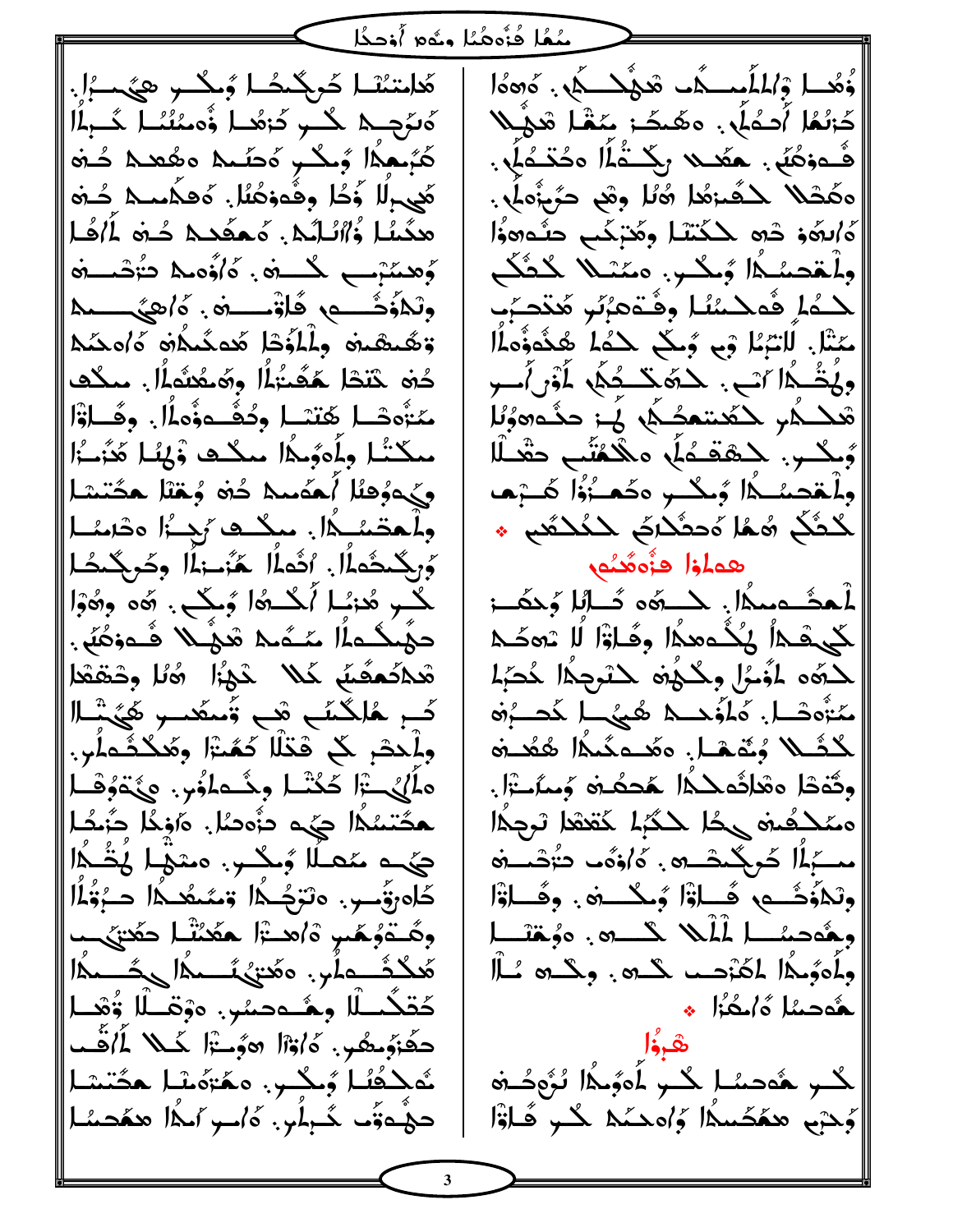سُمُا قُزُوهُمُا وهُو أَوْحِجُا

مُمُوهُ . الْمَلْمُ حَمْلُ الْمَسْدِمِانَ . الْمَصْرَفَ حسَّـٰہِ کَـٰٓۃ اِنُھُـٰا ہ6َڪَـٰـٰہ ۂلَـُـٰب وأسَّــمٍ سَمّْـاٍ رَجِئْتْـا. هَجَبٍ سَمّْـا وُمكْــرِ لَا حَبَّــلَا لَا مُعْدَهَـدَاْ آمْنــدَ لحيده المستمارة المشتوع المشتركم لكَنْتْقَا حَمَّقُوهَا وُهْتُوهُو. وَصُر ھام شکیم سے موحد لگے وُا شَت وْمُعْكَدُا دَنُوْمِسِيْدًا وِلْمُكْتَكِبُسِ. وِرْدًا هْمِ كَبُّه ٱلْمُكْمَدَه كُلْحَقُّهِ إِوَّٱا هَقَلَلْمَا وَالْمَسَاأَةُ إِلَى الْمُسَكَّلَاتِ مِنْ الْمُسْكَّلِ. وِحُثَ أَهدُا هُ٥ وَحَبٍّ هُـُـمَـْ ٱلْمَارُبِـ; هُمكُمِلًا هَا. وَكَرِ أَهُدْا كَمُاهُومِ وِسًا هُلُقُوبُ لِمَنْعَمِلُ أَهْلُكُمْ لَكُبٍ. كَرْشَــدا حَــُ/فَــره ولِمُحْصَّــرُا بِتُـــلُا ەھكىئىل كېڭىل. ەكىر أىگىىر ۇنْتال وَوُنْتُسَا. ٥مَكْشَيَا ومَكْشَيَا ٥مُحْشَرًا وِهُنَّهُ أَلْ. وأَبِيهِ هَزَجَةِ أَبِيهِ لِحَشَلًا . آلمَوَكَـــزلم أُســـر أهـــزُا ــكـقصصــدُا رُيـــر قَىكْيُوهَ وَعُدًا وَاسِ تَعْمًا عَزْمَ كَلَّاهَ ا ـهَـٰهُـڡ , ههُـه . ههُـهه شمه وُـنُا أُس كَتْتُمُّا قَامِيْنَا كُلْمَا أُسْبِ هِسَّيْتُكُلُّا حكْده فَدُا مْي خَدْرًا مِتَّنَّوْءُ حَكَدَرًا وَسهَٰىٰهَا. ٱلْمَلَّكُما حَمَٰىهَا وَرِجَّىٰهَا. مَكْتُمِ كَمْ لَاَوْهُا وُلِيْتَالَ. هَاوَّا خَمِ مَلَلا أَحدُه. وكَبِ لَمحْمَا دُهُا ومَثْلُ. أَتَبْسِ حَرْ زْلَ ٱلْمُكَذَّبِ. ٱاتْبَسَّلْ وُكَّى ٱلْمُكَبِّقْتِ. كَكْنَدْ كَنْدَهُا وُدْوْهَــا. مُسماط كْرِجْسْتُــا وْامْسماط

حَصَمَا وَٱحْدًا وَحَكْسٍ وَٱسِرِي هِمَا هصٌسبكَا حَدَّتُها وَذُهُمانٍ. هُاصُنْزَا مىڤتهْا وفُكْسُب حَدَّمُدا وُكْسْ. [يَهْرُوْنَا حَفَيْنَا حَمَدْمَنُو وَهُتَّصَلًّا وَكُنْدًا لَامكُمْ أَحْشُومِمِكُمْ وَمُتَوْصِيْنَا آَهُمُا كَحْتُدَوْمًا وُآٰ خُامَلُنِ. هُمْتُمْ هُمُّا ۖ هُدَـٰٓا لْكَعْصَـــٰٰهُ! وَذُهْــٰمِلُـرٍ. هُحَبَّـُــا لِمُقَبَّــا هِمَّتِمْا حَمَّحْجُمْاً وِمُزْهِلُو ِهَوَالِمَعْشَا لِرَوَّبُنِيهِ لِلْمَعْمِدِ الْمَؤْمِلُرِ. مِمَّتَوْمِلُر وكَتُلْ كَسِكُولًا وِهُـزُّولَمِ. ولَمُعْ ولا | هَڪُل نُهُم جُر ۽ |عوها عرهما وللحا فأوقُلُوم لْمَحْدِمِيكَا. كَنُوهُ يُوْمِكُمْ وَكُفْتُكُمْ كمؤه وُمُمُا وهُنتمْكُما. كموَّه حُسَّــهُُوا وِحْكَــتُمُلَّا هُعِيَىكُمُــا وِلَا تَبْعَدُا لِحَسَنَ وَهُم مَعْدُهُ هَبْعُدًا متصبح المراسية المستحدث سكن مِصَّا مِهْرَمَهُ . كَمَاهُمْ النَّصْرِ الْمُتْدَه فُزُّەھُنُا. ەكْمْلْ بَصُكُمْلُهِ وأكتَعبُ الأاقْلَا وَدَٰكُواْ وَيُكَلَّا مَمَّــُه أَنَّــم أَحتُــا وهـــماه مَنْـَـا. ەكىۋە كىلۇە ئىبۇلا وئىمىئقدە مَانُومُهُمْ مَسْتَدْكُرُو مِنْ مَاسَمَةٍ مِنْ الْمُسْتَمَّةِ مِنْ مِنْ الْمُسْتَمَّةِ مِنْ الْمُسْتَمَر مَعْكُمُا وَوْسَسْهِ لْمُحْسَوَٰا وِكْلُهِ مُـٰلًا هُ انْصُلْ ٱلْمُكُمُّ ِكْبِرِ هُوَجِئَا وَكُبِرٍ لَمُؤْمِيَّا هِمُسْتَا أَبِكْتُوا وُلِّي. ثَهُو وُالذَّمِرِ لَا مِنْعُومُا ولًا مُحْصَمِلًا. وصُعُلِّكُمْ هُنْما أُبِيهِ لَل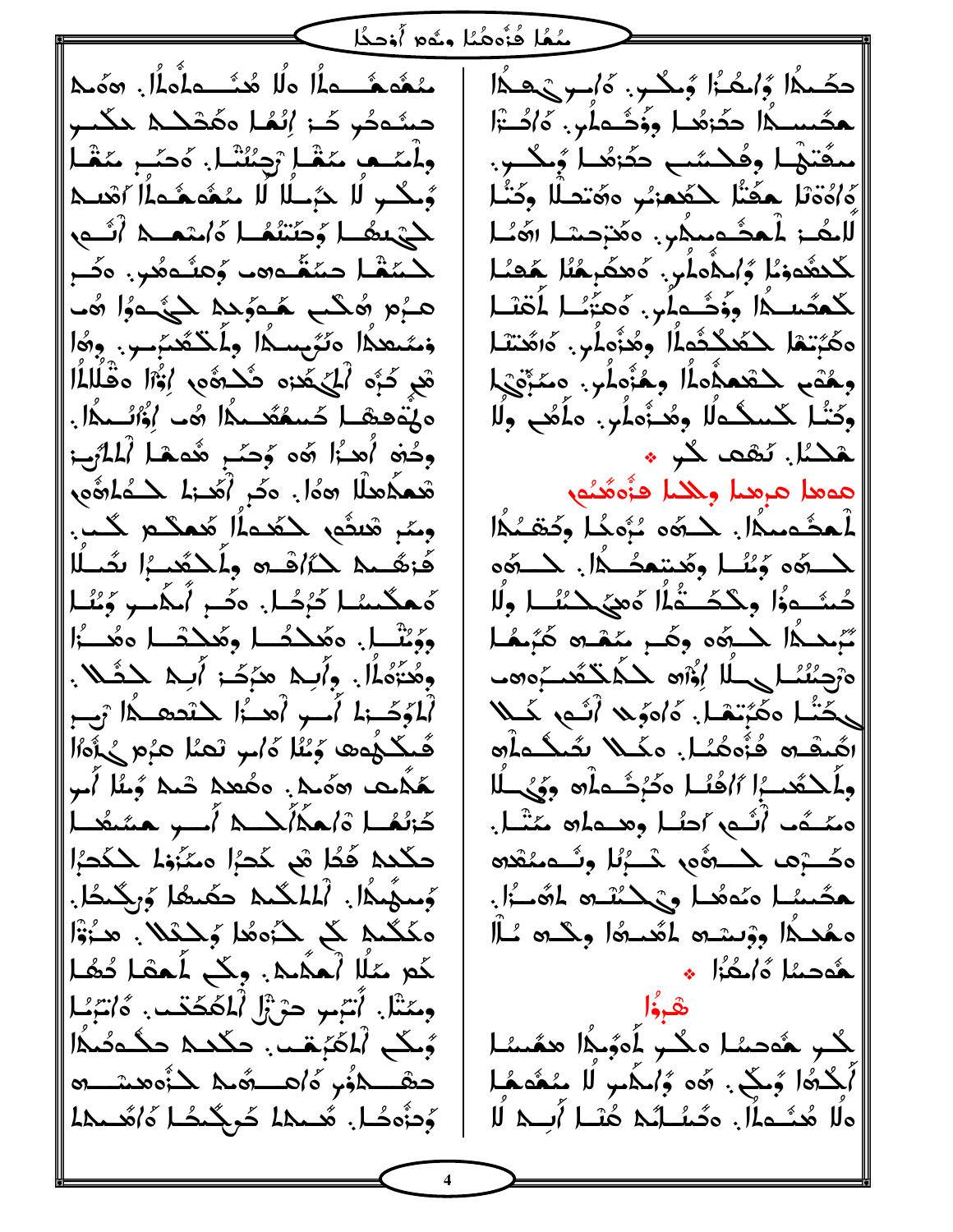هَهُكِسِـدًا. هَـْتَهُـــز لَكْــرِ لْمُعْصَنُـدًا وَتَىٰمَا هُذَہٖ مَكْتَبٖ \* عدها ولمفع وللما فأدهُكم لْمَثَـٰمِـٰماً. ۞مَنْ قُنُومًا وِكَبْعـٰد رُوْهِ ىكَنْسَا شَــالمُلْمُ هَ هُوَحَصَــهِ ٱوَّتَـصْـا فُـدفكُتُه ممُدَّىــد كَبُنْـهَــل نُـوجُنْـــهن. ەكْرْھە كُالْل ھُەكْتُە . ەُ/ەوَّىدە لمُوْسۇل كَــــلا مَـُـقَـــــرَّه . هَ/صــــرَّاه هڪَرِهُئــــل وبكعشَمان وكمه مُلَّا \* ھگىئــا اُڪْــاهُا وَٓـڪَــ هُ٥ وَحرْجِئُنُـا وُبِكْـرِ هَوُاكْــٰمِرِ لَا شَكْوُوْتُنُـا هِؤُهِيُـا وُحكْسٍ هُبُعُمَا ٱلْمُتَسِيطِ حَدْهِدًا كَــْ دىُنُا وُحِكَى. كَمِشْمُحَا وُحكْـبِ لِلْأَهُـُـا. ەكھزّىز ئىسال ۋىڭسىر فۇەھىسىدا. لحسَّـــوحدًا وُلكـــح حَنَّتْسُــل فُووَهُـُــل همُعلائما مُصْله. منَفَع ٱلمُهَدم كَبِشُمابُ جِبْ شَي مِيهُما كَبِر كَسَّمَ كَلَّكُدُّهاً و هُنْنِيْنَا وَمُعَاذُواً لَكِنْتَهِ لَاهِ حَسَنَ هُمُ الْمُصَدِّرَ ﴾ [السَّمر: 1] هْدِيْكْتُمْاً. أَسِ خُثُّهُوا هكْتُوءُا وثُلا هــــرْل. ەَحغُدىڭــُــا ھَە وُھرِّحزُتُــماًا وُحكَّرِ لَحُدُّكُما كَــمُا مَعْمَا فُزُّهِمُنَا أَلَمْما. ەكَلَيْحەُلَا وُحْكَۃ شِي خُحْفُدِا لِمُسْتَمَالِيَكُمْ بِهِ وَاقْسُمَالُمْ يَحْبُرُ الْمُؤْسِسَةِ الْمُؤْسِسَةِ الْمُؤْسَسَةِ الْمُؤْسَ دَنَرْہِنُےاْل وُلگ ہو لگھے گے . كَكْتُلُوا هِقْتِيْهُمُا وَكَنْ سَكْتَبِ هِكَا َوۡرۡهِا ۚ. هَمۡهُمۡ اَلا نُعُّدۡهُمۡـٰهُۢا اُ وَحَٰٓـہٖ ۖ. كَحْكُمْ حَكْسٍ هُودُدُا وَرُجُرًا ومتَّعَـرًا

لْمَعْــٰمَاْ لِيَـٰٓوَٰىٰلِ مَعْنِيَـٰلا ہُوۡوَا لَحْــٰبِ مُبِكَنِّبٍ هَّنُوْ أَمُكُمْ أَكْسُرُهُ الْمُحْمَوْدُهُمُا ا أَوْلَكَمْ هَدَيْمَهِ هَقَعَقَعَلَى لَكَسِرٍ. وأحسدًا كَبِ ووَحسُلاً ه مَبْعُلاً حكْحُـا هِسُمُـا هَجْهِمْـا هُكُــجِدًا تْسَّم حسَّمُر. أَمَّتُلْ وكَتُدِ تَعَكِّكَت. وثروكسك للمُلحُسل مُلطَّلِسوةُ وبِ تَاوِكُفٍ كُلٍّ. هُتَعْمَدْ قَتَلٍ لَكَثَّكُ:فَا هَٰنَـٰلُماْ الْمِحْرُنُـٰهَا ـكَـٰاَـٰـِـهَا ۖ هَـٰو وُاٰمِـدَامِــو مَنْا هُزُىٰٓا وَيُشَا. وَخُدْبَهِ وَهَقُمِعُبَ ونُوتُوْتِ الْمَحْسِرِ كَبِ كَسَهُسْمَا ا ەھَەلُڤْل كَسْمُعَّىداً ۞ ﴾ إزَّانُــداً. مَصَّبُّلًا هَبِ كَذَّتِهَا لْمَحْصِرِ كَبِ. ەئىمەۇر ۋىگىر ئىكتىمە كىب. مكعنُعدًا وُسْكُر حِمَّزُومًا £آهَى كَبِ. وَحَقَّهُكُمْ الْمُعَمَّنَيْهُا لْمُصَّبِّدُا لَيْهَد لْحُــرِ وَلَاشُـورِ هُوَ عُـُهُوَـمُـل وِـمُحْــئيـرِ ِكَـقُووْهُـُمْ. هُكَـزُومُـُو هُرُمْعُـل هُكَـفَـرِ مَثْلًا هُـمَّـةًا كُـــو حَلْقَصَّــَّالَ هُـمْــا ∣ەۡحثُّكۡ(کُ ٭ ذُهُا وَالمَعۡضَرِ وَحۡـٰهُاأَنَّا تَكُلُّ يُوۡعَهُا ۖ هَقَىـُ:ا حَمْنُـهِ هُـهُـــُـــهِ مَـــُــُــهِ مَـــَـهِ للفُنومُــا 16ْمُل وُهكُوْشَنَــ هُزْهُنـــو حَدَبُرُا هُمُا. هُاهسُهُا کُبِ وِنَعْسِي لْكُرُٰا الْمُسَمَّا وَسَهْتُمَا هُوَ هُوُشْرًا كَتْفَسْأُ وِنُفْعُكُمْ. وْسْرْهْوَا وِكْتُنَا دُولًا هُـــوم. وتَعَـــدْهَا وَبِسُــا كَعِنْعَـــدُبِ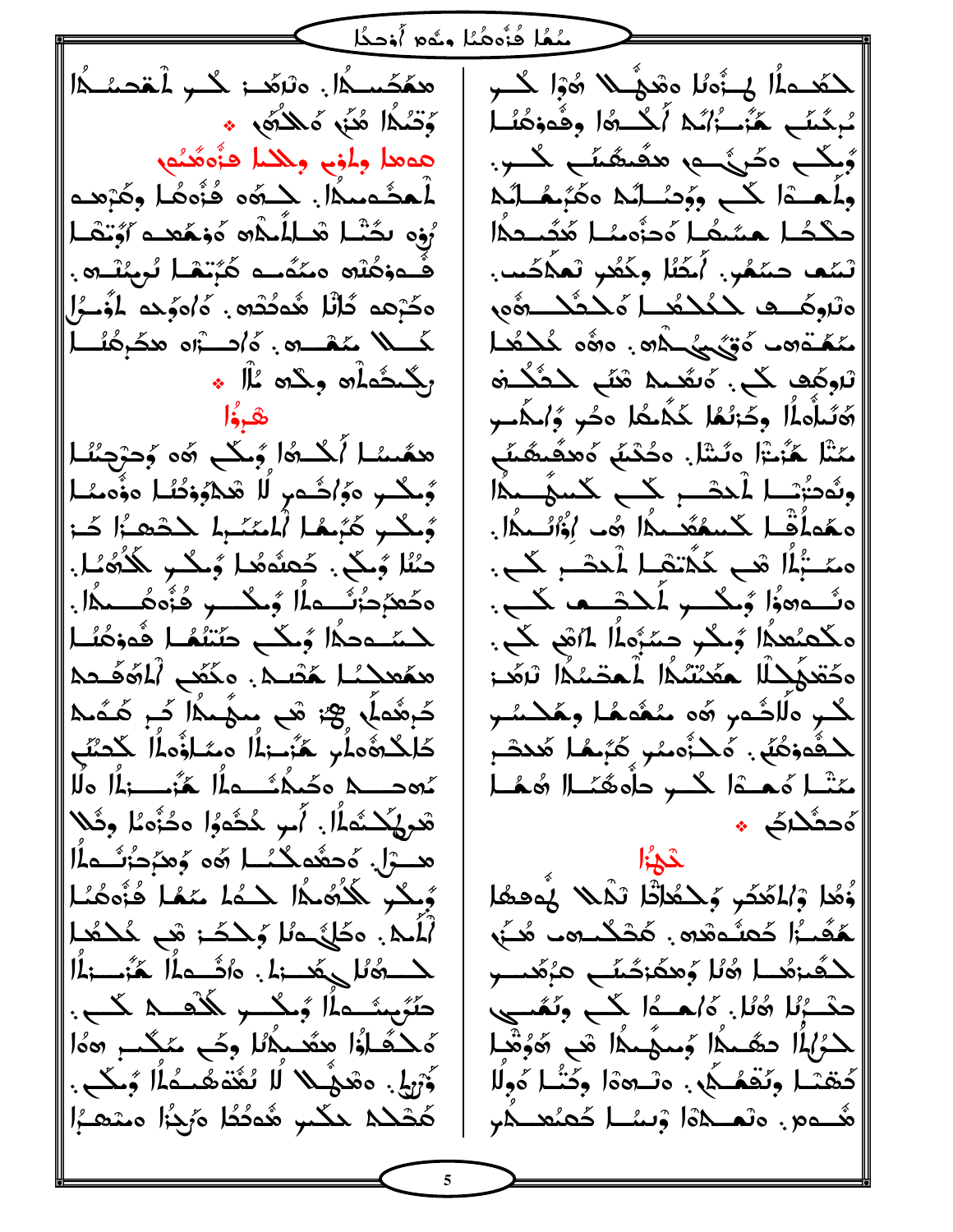| فُتْوَهُبْـا وَهُدَّدَــِيَ مَنْـْـا لِمُوْــوُهِـلَا              | وكَلا ركْبْحًا. وممُلَّا هُصْحُلًا شُوْطُنًا.                                          |
|--------------------------------------------------------------------|----------------------------------------------------------------------------------------|
| وَدِّيْهَا الْمَكْبِيْسَا وِنُعِمَّا وَوَفِيْ).                    | لمنتفرة بصنفه المحامل لتقنر بصفره                                                      |
| دَوَّسقَا مِنْدَهُمَّا مِحْدَدُمَا وَسَيْرَةَا                     | كَعنُــْمَعُـرِ ۖ ـلــَــُلــَةُ بِ ۗ أَسْلَـبِ ۖ وَاتَّـــَّةِو                       |
| هَيْـــلا والحُــــهُا وفُـهوَهُــٰـا هُكــح                       | حكْسِرِ بِكَتْلِ كَبْتِهْلِ. كُبِرِ مَيْرِ هُبِ                                        |
| أَلْكُسُو. هَكِسْرَ الْعَصَّـْمَسِكَا هَادَوُنِكَا                 | حمَّشْكُلْمُ مَسْتَكْتُمْهُمْ وَالْمُحَارِّبِينَ مِنْ مَسْتَكَفِينَ مِنْ مَسْتَكَفِينَ |
| كَمِيْمَمِّنِي وَلَاشُــورِ هُو لَا مُنْهُوهَــا                   | لْحَكَّمُوهِمَا وَعَمُّبِ الصُّرَّا ۚ }} مَنْ أَيْنَ مِنْ الْمَرْدَةِ.                 |
| ەلمەدەلا ەڭشا ۋېڭىر كېڭىل                                          | َهُ ُ مُنْ الْمَدْدُدُو وَ هَٰلا ۖ هُمَعُا ۖ. حَسْر                                    |
| مُحدَّم مَثَّا هُـعَـْا ۖ حُـرٍ حاهِ مُّمَّاا ۖ هُـعُـا            | َفْتُرَا وِمَكْمَدُه وُلْمُدْلاً هُم مْلْكَلَاً                                        |
| ەَحثَلامَ للىُلسَّى *                                              | همَّـةا هوَّا. مَّــرِ دْاهــزْا وقدانقــه                                             |
| $\mathcal{L}$                                                      | اهُ الْمَدْهَدُو وَهِنُوهُمْ حِمَّۂُ اتَّقَالَ                                         |
| هُزْهِكُمْ هُمْكُمْ ۖ زُلْلٌ وَهِمُّتَهْتُمْ ۖ وَالْمَلَا          | فَـهُـع هَا\. هُامـنٌوُل هاهُـمال وُنصَّـص                                             |
| كَسَمْسًا حَرْجِنْسُرَه وْالْمَانُوْسِعْ كَسْلًا                   | حَبْرِ نُىأَكُمْ وَأَوْمِعْ كَائِنُوْهُمْ وَرَكِّحْبُ                                  |
| ملبسيقة المشكر سنوة لمشكى                                          | كُفْرِيْتِهِ هِوَالَ مُمْسِنٍ وْٱلْمَاسْلِمْسَارِ                                      |
| أسبو حَسَّــهِ وَمْتَهُ حَمَّةً مِــدًّا. كَمَّصَـــلا لَمَلا      | هكْتُتْ إِمَّا. ݣَمْلَا مَعْصُرِ رْحِنْتُنَا وَ16%                                     |
| لْكَهْـأَا ۖ هُلَا وِحْعَقْـا وْالْمَـَّاد لْحُـب                  | كَمْ قَمْبِ هَٰذَتْكُمْ هِءَا. وَاسْتُرْمَلْ                                           |
| حَدَهُما هُلا مِنْعُـو فُنُّهمُا. هَـٰـْبَو                        | وهَّنْــــزُّابُمْ ومَعْمَـــــــح هُدْلاسِــــمْ.                                     |
| ەلكى: خاتىمَى خَرېڭىخىر ھَيُمبُرا                                  | ەڭەۋەگى لىكى آبىد آھُد رەەل. سىر                                                       |
| ەُھكَصْمًا. ەھَـكَمْوْ كَـــ عَمـمـــما ثَنَقْـا                   | وتَعَمِّلًا مَعُسْلًا مُكْتُدًا. وَأَوْفُعَكُمْ                                        |
| .ويُبْشُــداُب. أَبْتُشُــا وتُـــر تَــئبكـــب                    | أسأحب حقهكـــه . حيَّـــه حُصْـــلا                                                    |
| هْدْنُهُنَّبُ شِي شُلا صُـْعًا همَّدْمَنُـلَّا                     | كُنْتُمْسَبِ هِيُّا. كَاسْتُ الْمُ وَهْدِيْنِ الْمُسْتَمَرُّ                           |
| وُبْعُجْسُبْ وْلْأَشُوبِ وْجْزَوْمِشْنِ كَبْرِهْمَا                | سۇۋى ەقىۋىلا كەڭىي. خۇھئا                                                              |
| ە ئاھا پە                                                          | وثعككَات أبيكا معكفكلا الموهُما. ممّس                                                  |
| عوما ولمكثا وهكيا فأوقيتهم                                         | وُكْمُلًا هُـومُكُم نُـتذَىــو. وكَرِمُــا                                             |
| لمعثَّميكُا لِحَسَّدَه مِعَصَّلًا وِحْدُوقُهَا                     | رَجَّىگَى وَهِنُوهُدِ هِغَلِيلاً هِوَا. وَاسْتُرُلُّا                                  |
| لْحَلّْمُنَّا لِحَيْمِكُمْ . مَنْهُوصًا وِحَفُّوصُلَّا             | َكْرِهُمَا وَوُبُلْمُشَمَّد هُبَّ وُمِكْسٍ لْأَهْمَـٰٓٓٓٓٱلْمَصَـٰٓٓٓٱلْمَ             |
| هَعُمْنَا لِحَكَّوْهِ وَهُمْ . حَذَّهُ وَ يُحُلُّ وَصَائِلًا       | مْبِيءِكُمْ وِكْــدْ صْــــــــــه هَنْــا /وَكَــدة                                   |
| وحٌـاوُّا مَـٰـرِاًا بِمَّــزًا دَّوْمِيْـا كَــلا                 | حَسَّمِلًا هُـَٰٓٓا أَبِـدْ مِثْمَكَـٰ; وَاٰلَى ٱلْل                                   |
| يُحِمَّكُمَ الْمُؤْمَّدِ مَنْ مَا وَأَمْلَاهِ إِذَاكُمْ الْمُسَاءَ | هڤىڤىئە كتىمكك إئۇجام ھُتئا                                                            |
| َ هُمْ وُهْلُتُهُ هُٰٓرَٰٓتُـٰمَاٗاً خُلِّصُـهُـهِ هِــٰكَلِّمـت   | ھُزَىبِھُلاَ وَلَمَّهُمْ کُلِّ صَبِّ مَنْقَلَّ وَبِكْسِ                                |

 $\boldsymbol{6}$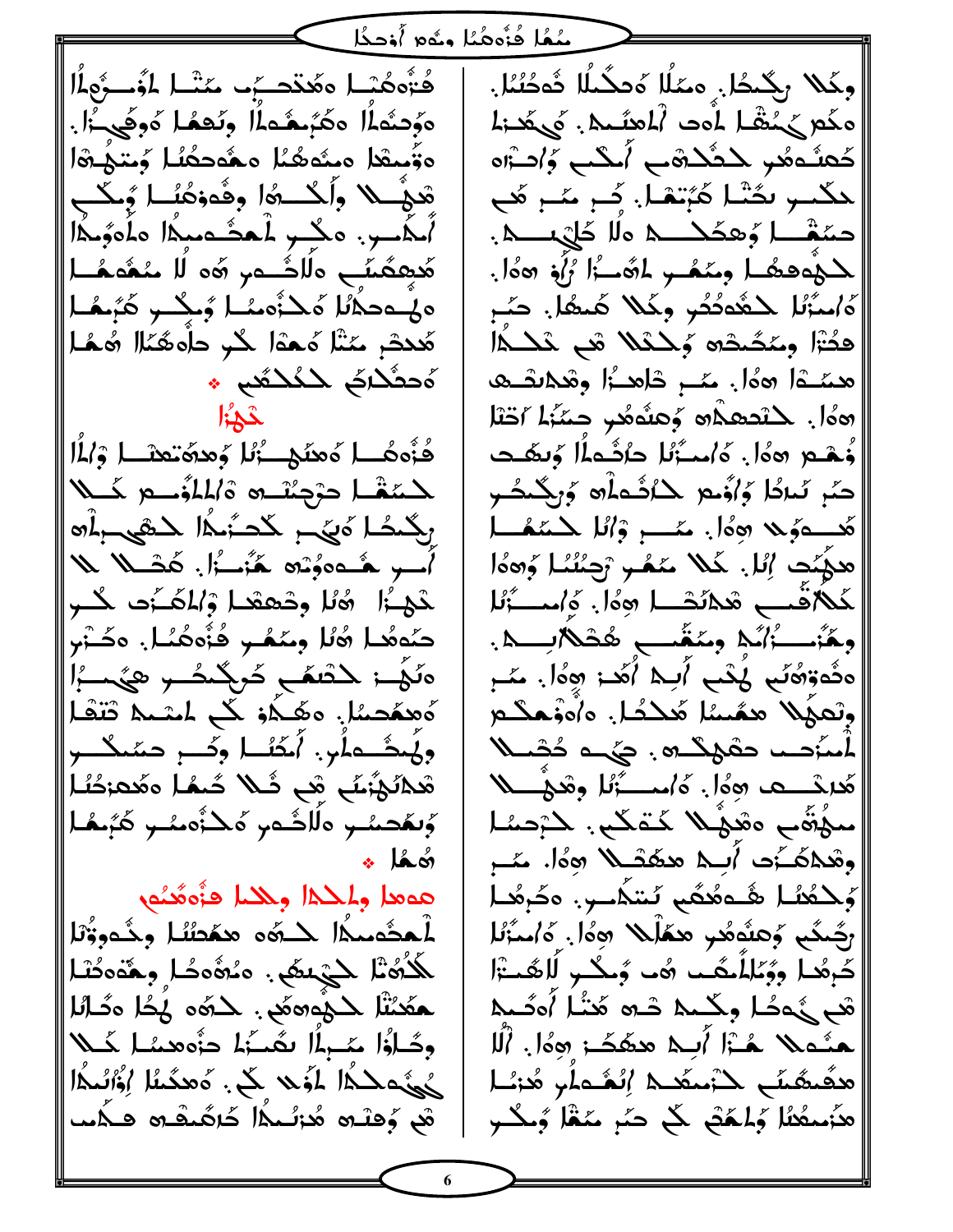مَىكَدُلَّلْبَةِ جَيْحَةَ صَبِرٍ وَجَدْهُمَا ا كَيْتَ أَوْلَا وِلَمُشِيحِ وَشَبِكْتَبِ 1000\$. لِكَعْمَكَلِـنُدُاً وِلَمَـمَّمُاْ نُغُّدِهُمَا. ولْمَلِيلَا هِدَامُرٍ وِيَتْنَا رُهْ هِءُا. هُ ودُه هُـد مَـدٌمْدُ/مُدْ للْكَـدُ وَدُاهُـا ۖ وكَقْفَا أَحْدَ زا. مَكْدًا دْهَزْنُنَا َكْتُوْمٍ أَهْلُكُمْ أُسِرٍ مْكَـٰدًا بِكَبُـٰدًا. وكمنه كثوا مكَّون مُدِمْرُسُو وهَبِ كَاقْا هُكَم مثل أَكْهُا لَاحُرْهُم حَنْثًا للقُدْكَسِ. كَرْكَنْكُما تْغَذْرُهَا وْب مُنْــــــاؤُلُمْا هُوِوْهُكُمْا . كَـٰعكَمْعَعْمُنْــــــــا وْآەيْݣْشْيْ وقب هڭتشا كَتْفْسَا كَعكَــدِيَّــه/ا همْبِ محمَّحــزُمُا لمُؤْمُنُــا حَدُّوْهَ الْمَسْتَالِ هِوَا. كَلاَدُحْشَدُتُما وْبِ حَنْــٰةِهِ۔ كَلِّمْقُحِهَـٰ ۚ تَــٰهِ قُهُمُّاْ هَذَّكَرِكْنَا حَكَّتَتْنَا كَبُتْعَا وَهْنُو دُافُ£ وَهِيزُوْا لِكَمْعَنْدِهِ وُاسْعَدُانَسْلا مَنْدِيْاً ذُوْبِ هُدَوُلا هِءُا. حَسْرِ هُدمَكْرًا وَبِ لمُغسمُا وكُنْسا هُتَب وكُملا ٱقْسُمَا هكتفُ\$ا عَقْبٍ وَحَتْهِهِ الْمَعْشَاءِ وهُكَتَمْلُهُمِ كَعْمَدْتُهِمْ وُخْسِرْوَهُ ۚ. لَمِسْتَدِهِ الْمُسْكَلَّمَةُ الْمُسْتَدَمَّةُ الْمُسْتَدَمَّةُ الْمُسْتَدَمَّةُ الْمُسْتَدَمَّةُ ا وهَـــــه كْرُا ذُهِمْنُنُــــا وهَٰدهُــــهُوَمِدًا صَاْصَىٰ صَاْحِ ہُ، فَاسْتَمَعْ مَا مُعَامَّدَ مِنْ مَنْ مَنْ مَنْ مَنْ مَنْ مَنْ مَنْ هَقَىـٰٓٓٓٓٓا هَتَـُـسَّبِ شَـ∞ٍ. وهُـا هَعَنَّـاٍ. مَعْتُماً الْمَعْمَاهُ الْمُكْرَةُ الْمَالَةُ الْمُحَمَّا ەمَّە ەھُە كَرْ ھُە حكَّاقلُمەن ، أُمَكِّلُل وهُنُــم، وهُدُنُـدُبُـب. هُكُنُــا نُــالمُو،

لَّكُمْ وِحْدَهُ مُلَّا هُوَجِئْلُ وَامْكُرُّا حِيوُلُلُّ جُہُل پ **ئگرؤا** ھمُسُلم اُكْسِوَٰا وُسْكَى وَٰہٖ خُشُـٰہُوا ەكَزُّەسُا وشَـْلا . ەفزُّەھُـا ەھَمَّەشَار هُحكِمَدُـــهِ/م هكَــمُـــه هــم هِـــمِــها/ وَسِلْلُـــرِ مَكْسَــزِ قَائِـــانُـمْ لْمُلَــدُّمَـّـبِ كَدَهُمْ. وقَدْهُلا وكَدْدُ: فُــومُرُّلُ وَلَا لُعُدهُنُـما ۖ وَحكــح كَـمُّتُــا وِذُهككــح ەقبەكلەۋا ۋەئىتەڭ ئىسكە مئەۋلما وَمَكْمَةٍ هَكَكَ، حَكَكَمْمُهُمْ حَتَّمَتَعَكُمْ إِنُعْمَلُو هُڪَمِمَعَى هَيُمْالِ أَمْاهُ;تَعطِ . ەكسىمگىدا ۇھككشا ھىشتەھلۇ لا هَٰهَلاَصُكْنُا شِيْكُمُ ٱلْمُعَصَّـٰهِ مِمْع هُنْهِي كَقْتُكُمُّا هُوْقْعُكُمْاً ومثناهُ لَا حَسْر ىگئىپ ئەنىڭىد كَفىي أَيَفى وُجِشْي للسرلماء ابْسفْنا الْمُنْسَرًا ولْمَلْمِسْلَمْ حَكْكُمْ حَقِيْدَكْرْبَعُثُمْلُو ۖ لَمَوُجْدَ ۚ كَلِ . كَمْلَـــوَّةِ لِمَادَتْ مَمْــدَّابُكُمْ كَسْتِمْ رُافِعَ الْمَاهُ مَنْ أَحْلَامُ الْمَحْمَدِ كَانَت اڤَّةَقْصَدەما لمُؤْسِرْل. حكَّنفَسا إوُّاسو مَعَالِمَتْنَا. ِ كُمْ يَسْمَ هُمْ كُمُ أَشْمَاهَ مِنْ بَعْـمِ ولَللَّوْا وُ}وُم كَـتَعمَـم أَبِـهلَا لِحَقَدَانِكُمْ قَدِهِ دِي حَقْدَ مَسْلَمَ لَمْ لَل هْدْهُدْكْنُدْا وَحْـدُبُ مِكْعثَبَّةُدَا وكَكُمْ نُوهُوُا جَهْاً أَوْهُدًا وُهْبُع هِوَا. كَرِ وْجِ حْكَاؤُا وِإِرْوَا مَنَكِبٍ مَحْكَافًا رُّه لَا مْحَلَوُّمْعُنَـــما مْبِ فَــومُدِه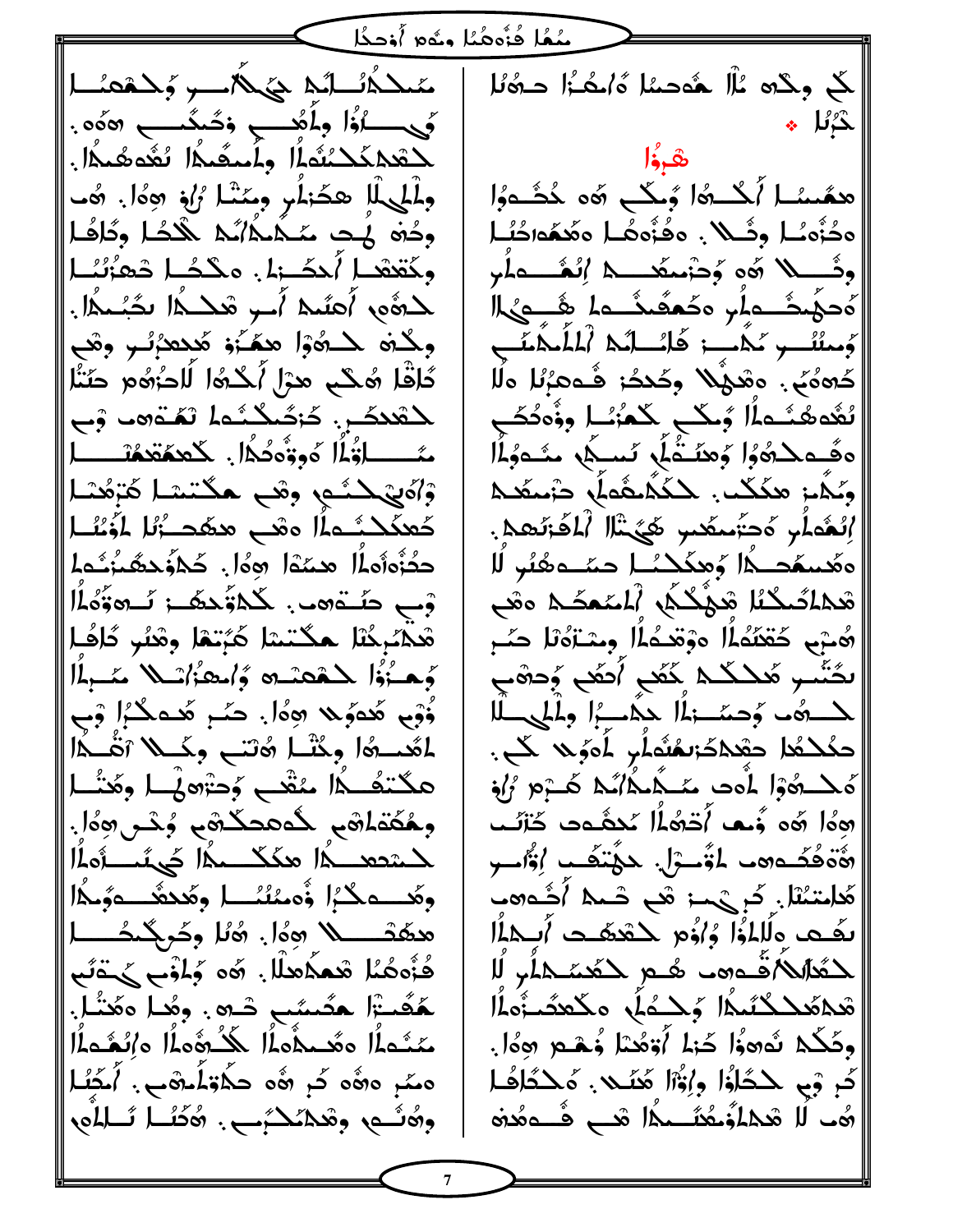رِكْبِحُـا هِجُبِيْدِ أُسِي ٱقْــْهَا. هَـْــِهُوْا لحكْتُس حَبَسلاًا هَنْسُرَه أَحِبُّكَ. هُب وُحكَـــولَا لَا نُعْـــومُّانُـمْ مَعْهُـــــونَ. هُوَ حَكْمَهُ ﴾ وَهُوَ مُلْكُمٌ هُمُحِينَ ﴾ أَ30 هُ مَحْمَدِ يَهِمْ لَكَعَكُمُكُمْ مَعْ مَكْسَنَةٍ مَعْشَمَلَهُ مَسْ مْبِ تَسْتَ9، هُحَكْتُمْ وَحِكْسُوْ مَكْلَـــمْ كَيْݣُىكْتْݣَا وْهْبْ وْفْسْعْة لْمُسْتّْرَبّْنْ الْمَسْمَدِ مِنْ الْمَسْمَدِ مِنْ الْمَسْمَدِ ﴾ [الله عليه من السَّمر السَّمَر السَّمَر السَّمَر ال ەُھككىي شَى ھُە ھُبِھُئا حَعْدَمُكُمُّا لَوْنُنُا هِمَا. [اَمْسَحَوْا اَهْضُعَااَهَ هُ وسُلِيكًا هَبِ هَبْسِعٍ. هُ‰مُ هَٰذهنُا َكْتُومْدَا كَبُرْهَا. مىڭف ۋُومْدَا وِهْبُرَا حَوُّوهُ). وَشَوْيَلاً وَوَا هَدَّمَتَهُ لَكُـرِ ھگىئا أَكْتُوا وَيكَ. وَلَمَّوَاتِ كَع هْبِ نْهْشُوبْلْ مُهُنّتْلْ هُمْتُوْجْلْ لَمُكْتَفْلِ وُاصْحَكْرُلْ. ولَلكْـقَا هَجْنُهِكْنُـكُا هَـع چْنَ، أَوْهْدا. هَكْزَهُـماُل هَــم كَعُمَـ*ُـ*ر. كَهْكَسْمَانُ هُـــــــوٍ لَا تَمْكُمْوَهُــــــــــــهِ }ِلَا حفُّەفٖىدُللەُ) كَكَىنُەم وقُگُىدَا لَسآل. هُحكٌ هُزْءُا حَهُـثُماُرٍ. وُمكُنَّا وُعلَّى لْمَكْتُدَا وَٱسِ هَٰلَا. لَكُوكُمْ هَزُهُمْسِ ثَلاشُ ۚ يَتَمُعُكُم ﴾ أَيَضُلْ وَلِلصُّمَعُعُدا هُه لهُحكُانَا وُهكِّسِ لِكَحَّتِّبِ رَّحِنُنُسِ لَعَــدْهَا حَجُنَــدَمُاْ وُمِكْــرٍ هَجَعَّفَــزُهِـهِ َ رَجِئُنًا وُاُشُـوبِ مِدَّدُنًا هُجِّعُدِدَرْنَـواْلَـ وؤْمِنْا وُحْدٍ هُبُعْا هُعْا هُحْدُكَ لمُلْكُم \* **تَّهُ: ا** 

وْْمِمْلُلُّكُمْ مَكْرِ شَعْبَٰزْلَلْ أَنَّهِ ۚ لَكَلَّهُ فَشَيْمٍ هُ اللَّهُ نَّبِ حَهُنَّـماً لَـــهِ هُمْ . حــهُ ُوْجِ وَبِّصَلَلْكُمْ هُنْجٌ: هُجِ تَبْحَـٰهُ! وَهَيْـٰا خُتُا. كَـهُمحُتُوْلِ هُ ُا هَكُلْ كَـهْيِ هُدْ. ـَـــلا مَّــهْــْتُــملَّا وُاشِـْــكَـــرُّل *أَم*َّىـــرِ لَحْكُمَا حَمَيْهَا الْمَصْحَامَ الْمَصْحَاءَ الْمَحْسَمَةَ وِهْدٍ هُدماًا وُهْدٍ 50مگ کَ وَبِ رَجَعِگُمْ قُزْهِكَمْ. مَكْلاً فِكْل كُحكَة أَلْمَسَلِيهِ لحثَلة ـــــــــ شكــــــــــــ حَمتُـــــــــــەمُد ر مُسْسِمْدُرُمُلْکُمْ مُعَجَّدُ مِسْمًا بِهِ مُحَدَّثَةٍ مِسْسِمٍ لحَمْهُنَا سِكْلُفَ وُالْمُحَبَّبِ لَكُرْشَيْنَا مَكْـَــِدِ وَالْمُكَــَــَ أَنْـَــَــَى حَقَّدَـــُ أَا |كِللّاهُماْلِ. حَصَفُو بِصَلّامُدهب كَبْلا |وُحثَدائَـــمككُمْ سَكَلائَـــمِ . حِمَّـــملُرِ هتمكم والمستكسف المستحرك ولا هفك المُحالَم مُنهَدُانُكُمْ أَلْمَكُلاَتُكُمْ. كَعْنَتُمِلَا وُهْنَيَا أَنَّمَ هَنَّنَذِكَانِ مِنْ وَ ەَحْكَمْسَلَا وُعَجُلاَتُـُمْ عَجُلَـٰدُسِمَتْ. لْمُرِحْمِمَ رُهُوَ هِهَا. مَنْهُنُمْ وِهُوهَا. وِكَـــلا هَمفَـــا حَقَعـــتَمثُّا لِمَالَا أَســو والعنُـماَا وهُنُـم وِمْنَــه حُـمُــابُـه *ۿ*ٚۿػڡڵٮؠ. ڂ؎ۢڵڔػڔڲٮڟٞ؎ڵڔ اَلِنْمَدَ نِسْرٌ مُاهَ a مَالْمُشْمَدِ سِنْمْد وَاهُمِـــــهِ لِمُـــــــــهِ عَكْلِمُهُمْ وَهُــــــزَاْلَ كُوهُدِدْدًا حَكْدُهِ وَاحْتَرَا. دَرْهُما ەكتُسا وقىس وُقسىر كَاتَمْىقْسَا وَوُهِ . وَحِدةُهِ، دُهُما وِسُنْنَا هُمْدُسُا إِذَابُسُمَا ومُحشَّدَوَماُ كُبِ ٱلْمَاهَنِدِ. وحُنْهَ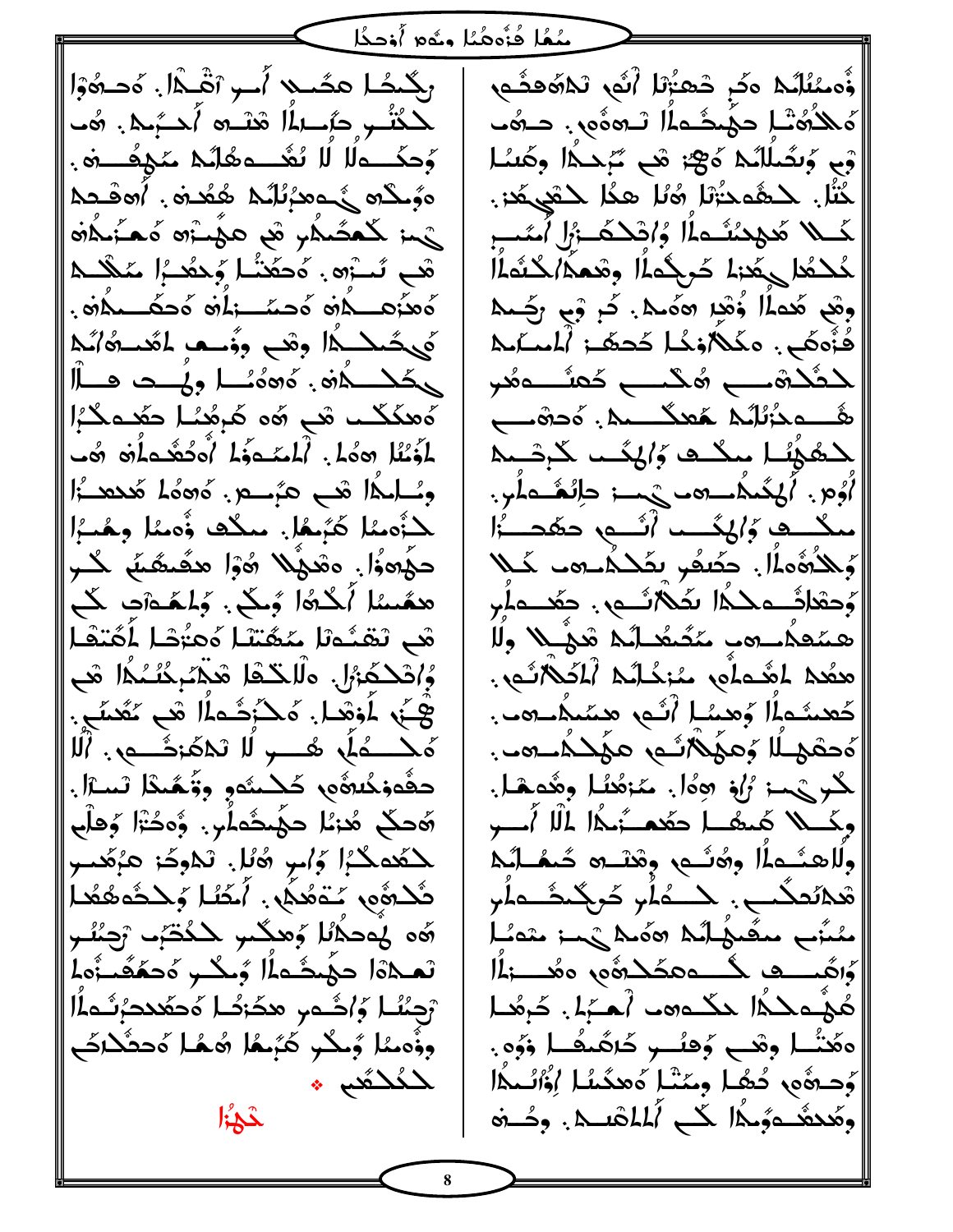ەخْشَــەرُا وِثْــٰاللَامــــــــر كَـىـمُقُـــــىدًا كْدْرْلْكُمْ حْقْدْهِكْ. كْكْرْشْدْلْلْ وَوَسْدْلْ كَعْسْصِيْ. وَحُوْصًا مُعْصِيْ. وَحُثَّـوَاهُ! هـــرُم أَهُـــمر هُنْصــــمْ. مكــــ مْـــــم<br>مَعْفَمِــــــمَّا مِنْهَــــمِّا وَعِـمَاحِبَّا أَهَــمحم ەكْرِ لَا شْدْكْرْحُنُا مْكَاْسُا أَيْدَّىبِ خَتْم أُهُمر. هُم مُـُهُووُا حثَمفُـا أَآوُكُــد. وِكَمْ شَيْءٍ وَهَاهِشْ سَمَّى كَسَبِّمَا ا كَرْهُدٍ ۖ أَأَتَّى ۚ وَهُى هُدِهَاْ أَمْسَوَّسَمَا ۚ. هِ صَمَّا. وهْلُه حَدُّهُ مَعَمًا أَمْلَمَّمُكُمْ كَبِر وَحْدْكَامِكْسِبِ. هِمْبِ يُمَاشْرِ الصَّفْرَ وِثَّەُبْنَا ٱلْمَكْحَدَ. كَـٰ كَرْهُـا حَرْهِكَا لَا هَزُوْكُبِ كُلْسٍ. 500ْنَا حَثَّـنَادُلَا لَا ُرُابِنَبِ لِحُسِ. هُبْهِي لَمَحْقَنْتِهِ وَسَعْدَ مئحـــٰٓۃا ہک٘نکُ1؎ وُ؎گــــــــو ــمُحڪَـــــمو هَدَٰهم وهُتُنكَس دَّوْسَعًا كَعْعُــْم أَحدُوهِ. هُنْهِ لِلصَّمْ وُسُلِّ أَحدُوبِ ڭتال كىنگەھ*نا* ەڭسگەھ*نا ۋى*ڭىر تَعب هنَسمالا هُ وَٱلْمُمْسِنَةَ شَسْمًا محفَّمهُــا دهُمــُرَا ونَقْهُــدًا أَقْمَــدَ) . ەھْع قَىڭگەھە آرىڭىگە قالملۇمىگ أَمَكْنَا وِلْلُؤْمِ وْالْمَنْسَدِ كَهْدَاوْ وُمْنَا لمَنّزَو شِكْكُمْ فَضُلّ هُي خَصَرًا. وهُي ـكَجــرُّه اُل ـكــزّوهاُ . ه و آماوهـــعــ ـكــر كَاقْسِبِ كُلِّ هُــةَرِهِ مْــعِ دْـــها كَــْمَا ومثونط وحلككم طلقيت وامثووما المُحصَّمِرِ. مكَّب أَرْضِيْلا الْمَضَّمِيدُا رَمكْسَبَ كَدَكَ; فُءهرُمُا لِلْكَمَــدِ.

لْمِتْدِ لَمْ هُزْمًا أَلْحُدُوا وَ وَلِيهِ وَاللَّهَ الْعَبْتَالِ هُعِهُتِدًا لِحَقِّعِكُمَا أَوْهِنُعِكُمْ مَكْتُمْ مَتْأَنِّ هُومَّهُمْ هُوْجًا حَمَّقَّب ەڭبدېك ڭلۇمۇسەلەر. ەمىگىنىڭ حقّةهكُس. ەشمەكدەۋَسٌ حَيْنَ رَسِ. لَمُعَــح اُلْعَــمُالِ كَــح وتَـســثَرا هُــــرُّەرىحُـــر ەتكىمئىر. دالگەر ەڭگەشىر كېگل  $\bullet$   $\downarrow$   $\bullet$ هوها وإزحلا ولللبا فأوقُلوا أحدَّــــممكُّل للـــــرَهُ منْ ذُكَـــل لِكَـــل وَهُدْمُـــمِلْاهِ . كَــــةُ٥ أُمِّمْــــمِ ثَـــلا وْالْمُلُمَسِ وَهِقَا كَلُّهِ. وَكُلُّ شَلَّ أەمسۇلا ۇإشككىۋل تعسال كلىگە كِبُهِمْ وَٱرِيْكَذٍ هِيَ يَاشَالَ. وَكِي هَيِ لِلْمَسْأَ الْمِسْهَمَا لِكُمْبِهُمْ الْمُسَالِمَ وكحة عْلَا \* <u>څخه</u> كَلَفْ وَامِرٍ وِـهُدْا شَعَكَــب وَبِـهُكَــب إَه مْكَــــــكُلُّ أَكْــــــمُّا. كَعْبَدْتُــــملُـر فُزْهِكُــدًا. هُمْنُــه هُـقَــْعَــهِ وِتَعَدَّلَهُـلَــلَ للدُّەمدەُـــا ووْممەَنــــــــا إِنْكَـــوامْر. ۞ه وَحَتَّوهُــا مِمَّنَــلَّاحُــْ وَصَفَــوفُولَ مِنْــوفُولَ لِكُمْدُنِنِ. هُعْتُوْمًا هَمَّقْبِ أَقْتُمُوهِ بىقېضەە . بەۋىتقرتە بەۋىمكرۋە جِعُدْ أُملُرٍ. مَمَّقْها هُكُنْتُما مْرَجْنُنْسَا ولَا حَبَّسَلَا وَفُتْوَهُمْا وَرَجِدُا وَدْبِمُا ا وهُومُعُما هَبِ لَحُعُما هُعِيُّا وَهُزُمُمُا وثَوْمْا هكْلُمْ. أَبِلاَ يْهَا كُمْ هُـُأْ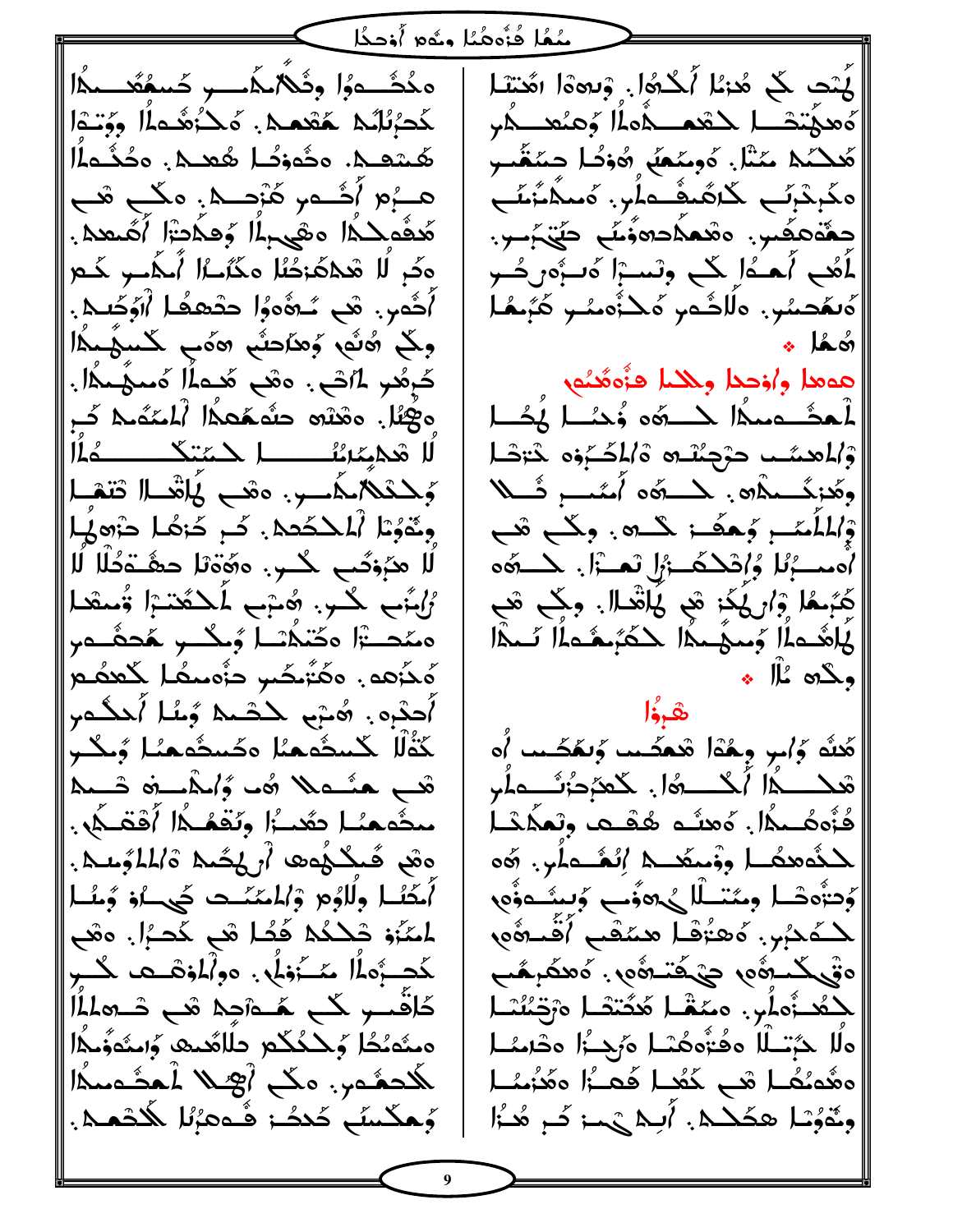حَفَزَوۡـٰهَا ِ. ەَحۡعِنُعِدۡا ﴾ أُكُسط نَّے ۚ شَـِ هُدْهُكُمْ وُسِهُمْاً. هُصْلًا ۞ حْهُرُا هُلا وجَفَعْدا هُـــ حَنْ-أَهلُ ٱلْمُــَوْبِ لْكُفَّزُهِ لَبِنِ وَكَوْلًا مِّلَى حَفْظِكُمْ ا ەُاھھَا ەْمىزْنْلا. ەاھكىر ھگىع ھَسُر كَـهكَــُفْتِر. هُ٥ وُحثُـُلا آكَبِ أَسْلَاهِ١٥-. هَسُـا لَا شَتَعَكُوكُنُـا هُــَنَّىٰ مَكْــَيَّىٰ لمنكشم \* مدهما وردزا ربحما وهموما هَمُل هَمَّنُكُ مِمَّدَكُ دَنُنُكَ. وَهَبَ كَرِهُـا وَاكْتَفْــْ هُــا وكَعْفَيْـا دَهْـا وكَافِكْلِ. هَنْبِ هِيُحِمَّدَاُنِ وَافِكْرَ هُحكُكُمْ وِيْعَهِكْدُوهُ تَعْدَى أَكْدَهُا وسُمْـــها لَمَلاَقُـــدا قُـــدوٰهُهُ. كَــهْـــلا لِمُتَمَّدُونَ وَصَّلَ وَلَاهُمْ لَكُو هُدَسَلًا ەلمۇمگا. ەللگەر كىڭگىئىر گېگىل  $\bullet$   $\mathop{\text{L\^{c}}}\limits$ وأهقنهم أَهضُمسُمَا. لِمَسَرَه مَنْ الْمُ الْمُحْسَمَا وَسككَب سُمَّة هَا مَعُنَّةُالَ. ذَهـزُا مُعْدَهُا دَهُنُدَاً هِمَٰا أَدَتُنَهَ كَنْتُمْ. وكَبِ لَا مُعْدَهْـداً ولَا هُــُـداًواً حمَّة مَعْملُه رْحِنْنُا لَـٰهَلا . هُه ومُدهُنُكُمْ الْأَرْدُا وَمَعْصُدِهِ أَدْمَدُهِ شمككمن مآه حي موار كَوهكتسَمحات كَالمُسْتَ أَنْسَىٰ. كَاوْهَبْ مُشَوءُا هَٰنُمُا. هُو وُههُلا لَاشُوهِ لْمَكْمِرِ لْمُتَعَمِّكُمْ دُهُدُو. مَكْلًا شُمْئَقُلُونَ

هَدهُ۔ وِٱلْمُعْبَدُ خَلَاهِمَا وَ هُمْ عَثَرًا وَسَهَّمَا هَٰٓٓٓئِمَٰٓہٖ ۚ حَكْمَلًا وِتَّوَٰٓتَا مُحْمَد كَلًّا ۚ فُهُو مُكْتُوْهَا وَوُوْوَوْا ۚ هُو ﴾ُوَدُا حَصَنا. أَهْكَنْهَا هُؤَهْنُهَكُمْ. مَعْصَلَا مِحْرُمِكْهِ . مِكْمِنْدَاهْ لَمْمَعْهِ . مِكْمَّوْمَ كُمْ شَدْفُوهِنَّنَّى حَقَّـٰهِ دُكُرٍ مَصْلًا لِمُحَوَّا ەَحْبَىبْلَسْلَا ەَھىلَاەوَبْدَا اُھْنَىَّى . اُە لحَمَقْا فُتُوهُمْا وكَهْلُو لَحْمَقُبٍ. أَه كَجُوْهَا بِكُونُكَا وُوِهُـا. هَدَهْبِ مْحَتَّىْلُ ٱلْمُأَنَّفُ، وَهُوَوْشٌ كَتَنَعَّصُو. ھُي بُمَّـــ كُمِكْمُــــو ھُنَهنگَــــو <br>ڵڞٞٷػؙڔٷٮؠػػؘؼ؞ؗۿڡػؙڝۿۏٞٮؙۜؠ<br>ڞؘڡڶؙڔ؋ڬڰڐؘڡ۫ؠ؞ؚ؋ؙۿٸؙؠ۪ٷڡٮۢڡۮ؇ڔ وحُــة أَمُـعــد مَّـقُــمـدَدَب. هَجْنَبَ ەقداڭمۇسكى بېر ھۇسئىل تاڭبۇن. وِلْمُكُم: حَكَـٰبِلُرٖ فَنُـكَـٰهُ خَرِجُـْحُـرٍ. هْمِ تَصْلُوهِ وُاصْلُكُمْزَلَ. وَهُدَ لَكْنُو وأمنَّعت حسَّمُن مآلمُوُهْدا حَقَّدَكُونَ. وَكَرِ مُبْرَمًا وَوَّوَا الْمُكْتَفِ لِحَقَّةَ هُدَارٍ. مأمسرًا حلَّــممُعُمر أَمكُنُــا وَحَمَّمَعُــاً ووُكَـــت أَبـــــمْ حَقَّقَصِيُـــا فِي أَقْــــقصت الموخُرِ حَكِيحَمَّا أَقَا مِلَاهُمِ حَكِر َـعُّدَمْنَا مَأْدَوُنِـدًا. مِلَاَثُمنِ كَكَنُّومَنُنِ لمَوْا وفَهمُا وَحْتَحَمَـدًا وُوحَّـنْـمَاْه َكُوْلًا فَلاَ وْتّْسُّعِ مِنْتَمْكِيعِ وُهِكُاحِتْزَا هْمِ أَوْحُلَ هَدِيَنْهُمْ أَهُدِي خَدْمَتْهُا هُدِ جْبِعْدَا وَحَنْتَهُمْا. وَحُرْمُبِعُمَا وُحْسُو كَمِكْتُ حَدَّهُ، وكَمِكْتُ لَاشُمْ أُوُمْ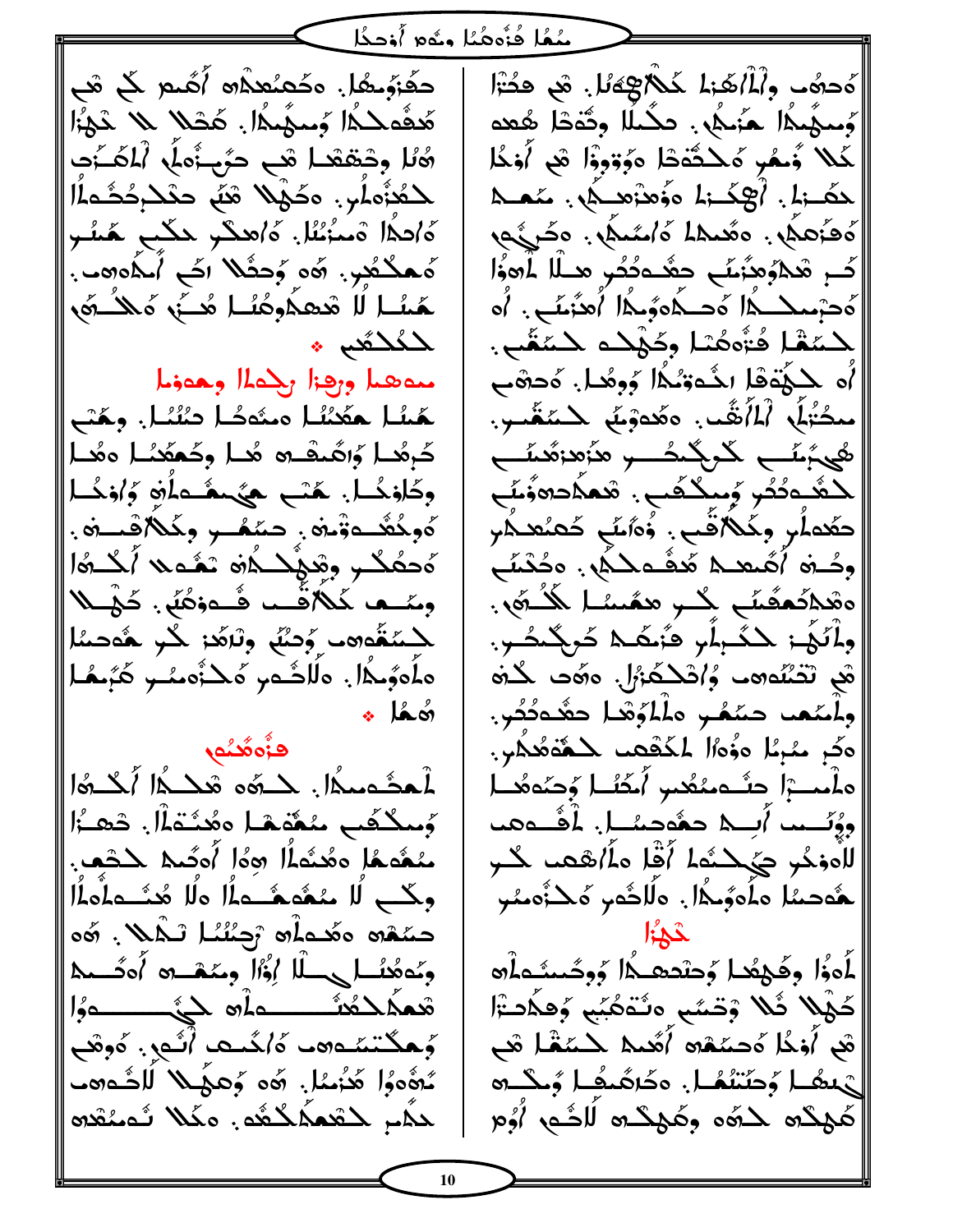وِثَلاً . خَخَرًا حُبْهَا. وهُـزُووُا لِمَكْدَّب وكَعِمُا أُسِرٍ وُحِكْسِتٍ كَتَكَسَّلَ. مُومُئلًا عَبَّبِ أَصْلَحُوْرًا كُــمِ صَنْعِجَاً وصُعُـاً جْاهْ:ا وُهەْا وُاْحُا ەْھكا ھكىر وُھا يُحُل هُ/هٰ: وَلَا هُـُوهُــلِ. هَ٥ وِهْـئِيْـلا خْزَحُا وَلِيَكَا هَي لِيُنُو أَلَمْكَ. وَحَرْحِسُو ثنب ڤَــــەثدە ووُاحُــــا ھأەمُــــا كَمْكُمْبِ وُمُــْتَا اَحسُــو كَــْـشُــەو. وأبطأا ائتما حقدها اختلط كمكل تُفْسَالَ وُمُنَّتَسِي ٱلْمَحْتَصَبِينَ حَسَبَمَلُر ەَھكىسىكَىر. گىبِ ھُــەۋَە كَلاُھُنْــلَا وكَــما كَــُرَه وهَتِــُّـا. مُـهمُّلُـا مُــرَّهُووا ىكَت شى كَىدُمُّەاْ وُمِكْسِ لَكُلُّەمْاً. مئهُـــماً حرْمَنْــا وكتنــــنِ مئـــد ـهَٰمَاٰهُـماۡا وِخۡعُــٰرٖ حـنُمۡصًا واَلا نُصلَا. مُوهُنُـــا عنُـــوهِـدُا وفَعــــٰٓزَا وُـــــرُل. وْاحْصَدْهْ نُشَّەلُلْ خْتْخَطْخْشُمْ رْجِئْنُـْتْقْ. ويُحدَّرُا أُوكَـــمه كَـــرِمُّا هكْـمئــمكَّا ٱلۡكَعۡدۂا حمۡعُــٰڔ ۚ ہۡحَکۡکَـٰـٰہُؚۢٳ ٮثَّـــلَٰا وَقِيَاهَا هُلِي هَجَــُرْهَ. يُوهُنُــا يُقَجِّبُـا دِهُدُا كَلا كَـ; مُـَاوْٓا وِهَّنَـٰ هَدُوْ. مثَرِ بِهَ الْمَعْدَ مَكْمٍ لَهُمْا هُوَ مِنْكُمْ مِنْ الْعَفْعَةِ لَــٰفُمْتُــا مِنْهُــِـمِّــِـمِّــِ مُــهِمِّــهُ لِــٰفَمِّـُـلِّـــا مِــُمِّــُـلِّـــا مِــُم وْسكْكْ دْهْقْـا خْمْــزّا وثْكْرْهْب كَتْعُدًا. گُدەُوا وُمْدُومُون شى وَوْيُها وُهكْتُسْهَ مُحْسَرًا وُحْمَدِ بِفَكِّ ەھَسسْـەھَىدًا گـــــــــه أُەذِّا اِ. ھَسْــــم ھكتىر مُدن كُمُشَـملُرٖ وَكَــمُه

وكُمْكُــدُّا مُــتّْقُبِ. كَــْبْهِ كَـــوُّهِ ەڭگە آئىو. وڭلە مال ھەدىما أَهْلِمُهُ أَ ۿڔۏ۠ؗٳ همْسْلِمْ أَكْتُرْهَا. وَهُكْتُمَا وَهُبْزًا وَحِكْنُنَا وَوَاوْحُلْنَا. وَحَزْمِكُكُمْ ﴾لُحْفَلَهِ لحدْهُ: رُبِّكُمْ إِلْمُمَّبِطْ وِلَا هُمْكُهُمَا ەسككە ەھۇلىكە ركىمە ولمىش كُحكَب: أَحَنُــا وكُبِ شِي مَشْـا مِيجُمُّتْنَا. وَهُمْ يَحْجُومُا كَتَبْجُلُ وَهُم محُلًا هَاجِئُلَ وِقُهْمٍ هَجَٰأَ وَعَشَا أَوُلَّى الْمَنَّزَةِ حَكَّمْكُمْلَىٰ. ۞ه ومُمَعُنُـا المستمر ولمستك المستكرون ومستنبر وَلَمُوَهُدِهُ: وَمَمْ هُلَقُوم أَمَلُهِ مِنْ مَهِ أَوُهٰكُمُت لِلْكُعْفَلُهُ اللَّهُ وَاللَّهُ الْمُتَوَاتِينَ الْمُؤْتِينَ الْمُؤْتِينَ الْمُؤْتِينَ مُعَمَّدُ الْمَسْمَعِينَ فَيَسْمَدُ مِنْ الْمَسْمَدِينَ مِنْ الْمَسْتَرَبّ وَٱاهُـل: هِ هُدْ:ٓا هُ هُ تُوجْدًا. هُ الْمُعَكَّدِ َىكْسِ كَتْعُكْلُ. ۞ وَحْدَثْحُتُم مَعْصْ أبد. وهُصُل حَسوهُ وَ مُحَسِّرًا مُوهُمَا مُــوَّومُ| هَكَبْثُولُــا. وَه حَسَّــاؤُهارُه سنقف لمصْك / اللَّهُ المَعْ وَالْمَوْمِنُ الْمَسْكَمَّاءُ مُتَوَسِّ وَٱاهْــــا. وَحْــــــوهُ مِنْ مُعْلَمُهَــــــو لمقدمَهُكُم. كُــر مَنْـا وفُكّــره يْ بِعْدَا وَجِئْتْنُهُا. مِكْعِثْمِهِ مِكْتُ .<br>كَنْسُم أَلَمْنَ مُوْسُل لَمْتَعْبِ ٱلصَّلِّ. وِلَا خَكَــدًا أَسَّعُــدًا ٱلمَّكَـــو خَـــع لَّهُوا وِهْائتُو كَعَلَاحُثُم كُبْرٍ. وْالْمَطْ |لحقدكے لحفْكسہ حُلامُعا حُرِمُعا أَوُهِنُـهِ مُو مُهْمَـٰلِ كَــرِمِ ۖ يُتَقَدَّبُ ۖ مُدَّا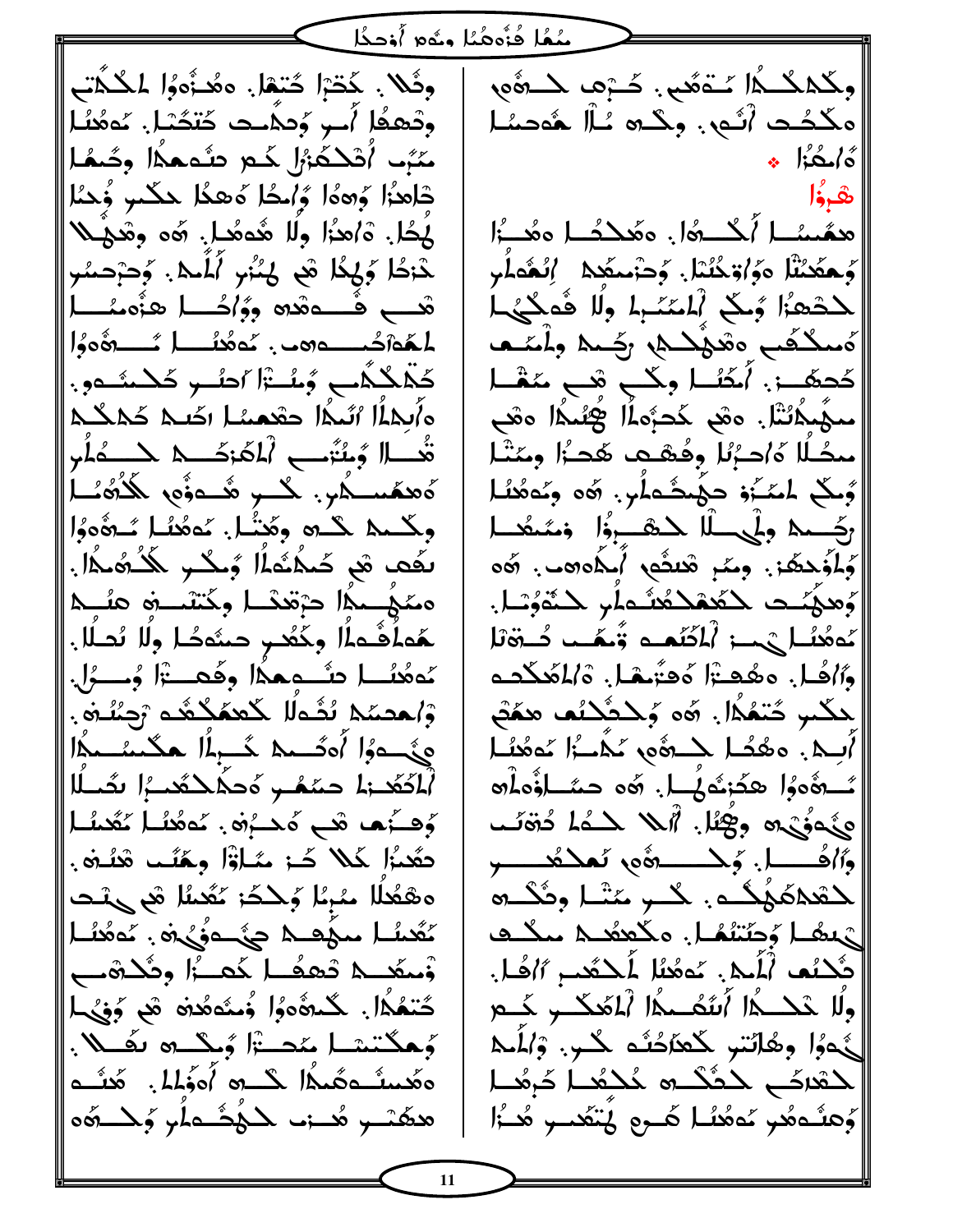لِمُعْمَدِهِ فَلَهُ وَالْمُحَمَّلُ الْمَحْمَدُ وَالْمُسَامَلُهُ وَالْمُسَامَلُهُ وَالْمُسَامَلُهُ ا ەوَحىُّمال. ەممُرُّەمال ەَھۇمىشەمال. ەشَىلا وُّەكْـُٰا هَقَــُٰا وِكْـِرِ وَسَّـــم ِ. ٱكْنُــا وتعــدةا لكَنفُـنفُـدأا وُهيَّــزُو هُوهُــو كَعْسَنُا دَبَّەھنُـا وُـِعَكْتَسَـٰبِ وِكَتْـا. ەُولْسًف خَفْر جسَمًا وُنِكْسٍ. ەلسْتْرَا كَعنُعكَبِ. وَنْزَهُ! حَيْكِنْتُـبٍ. وَنُشْعَب ﯩﯖ**ﻰ ﻣ**ﯘﮬﯩ*ﯩﻠ* ∻ تحجزا أَىـــەَٰذْ هُــــزىـ كــەەنَىـــى حنُـــەەدُا ويُحْسُو. هَكُمْا حْنَفْعُكُمْ حَسَّوَجُا وَوَيْكُمْسِهِ. 26ْبَعِ هِيْكُمْبِ حَسِلًا مُكْمَدْهُمُ وَمُعَكِّرٍ وَلَمْ يَكْمَنْتُمْكُمْ لأَكَـــتُماْكِ حَـــــــهُ لم معَعَمَــدُـــــــه ا لْمَصْلُمُو. هُ/حَوُّ: کَے وُسئل سَکسًا وِوُّەكْتَا وَهِنَدْهِ لِكُنْ وَهُصْلاً قَىنْهَمْ لِلْكُوْخُــٰد*اْ*ا وُهزَىـىغُنـُـٰد*اٰنٖ.* ەَوۡاَضُـٰد ەوۋەمئىر كېْمەل شىملى ولمكلمهم فأهقنهم لْمَشْـــهِمْمَالِ لِكَــــوَّهِ وَ وَ شَـــهِ هِبْزَا كَبُسُما وُهنُــــەتدە كَــــتُو مىڭـــف هُدَهُمُا وُسْلُمُونَ وَحَسُمًا وِهُدَدُه فَرْكَى. مكْعِنْتُمْلَا وكُنْصًا. حَكْنَصًا وَاكْتَخْدَاُ أَسكَم وِكَاه سُأَا حُدْمَنَا ەُاھۇا دەڭل پ ۿ؞ؙٳ همُسُـُـا أَكْــهُا وُـكّــى. هُ٥ وِتَعَهُّـلا وَّمكُنس مَثَّمَلُوُّا وَمِثْلُس مَكْتَ أُوُم

وِنُعِكْرِ أَيْ:ا وُْمِنْا جَرْهُا وِرْهُ كَلِهِ أُهضَرِ كَعفُــمَا هُصَرَٰا. هُننُـه أَصَهْلُر كَتّْكُمْلَا دَنْسْلَ. وُكَسْتُهُ وَأَحْسُنِ مَكْلُم حِثْمَقًا اخْدَوْا. لَا يَكْتَدُو هْمِ هَٰذِاءُنُعَااً هَٰاستُنُداً. هَٰنُـهَ ووُهْـا لْكُسِ ذُهُداً وْاٰلْمُكَسِّنِ وَكُسْمَهِ وَاٰذُهُمْ وَالْمُسْمَرَ حكَّىبِ حْمَحُلٍّ أُسَّيِيكُ أُسبِ وَحْدَّاهُـلْ. كَعْثَهِ وَقُسِّعَ لَكُنْ كَسْعُطْ وَسَنْتًا وَسَسْطَ بْعِ وَمِعْدَلِ وَحْدَثُهِ وَاهِنَّسَ مَنْصَلًا أَسْتِرْهِ كَفَيْسٍ حَكَيْكِمَا. هَي كَسْعُدَ وهُودُنُا لَا يُكْلِدُ. حنَّو كُبِ رَجُّسِلا دَهُنَّا مُمحكُمِهِ حَمْدِهِ وَجِحْمُلا هُمَّا اجهًا. شَيْمُسْلاَحِدًا وتَعْسَلًا هَٱُاهُسَار وُحكْتُـُه أَمُّعُــا لِكُلب أَمُّسْرِ هِءُا. ملَّهِ وَبِ هُذِبَ اكْتَلِّبَ كَرِهُنِي فَيُنَكِّبَ كَرِيْكُنْكُ بِ. ەَمْلَاتْ بَاتْ كَعْقُلْ بِ. ەقىمكەـــــــــەۋّىب ھىنىگىـــــــــو ھُزُەھُنُـــــا وَسِكْفَبٍ . ِ حُدْسًى هَنُسِرِ حَسَمًا. ەكسگىڧىما∫ وڭكىل اىگىلا وقى وْسكَلا دْهَقْا أْمُدا وِثْلَـٰهُـبِ كُنْـمُـٰأِا لَمُوْسَعِي كُلِّ . وَهْلِ أَيْلًا أَوْيُحِيدُواْ ا لْمُوْصَلِ كَلِي. وهَي سِعْفُطِ وَسُكُمَلًا لْمُصْرًا لَكَى وَهُى وُهُـٰعاًا مِمَّرْجُـٰعاًِا لأهــزُّەمِ كُـــي. ەقىب ئُكْــةْمـــي لَا لُعْدِمُتَهَا الْمَحَالِ حَيْ. وقع قصُص هُدُا هُددُرُل لَمَّةَ كَي. هَسْكُتْ ھُكُب ھُـن ھگــا گے ھَـھُكُـملَّا لمسلَّم انْمَسْتَ لِمَسْتَ انْمَصْدَه هُهكُعُـــا. تُىئْـــەلُّا ەكھُىغْـــەلُّا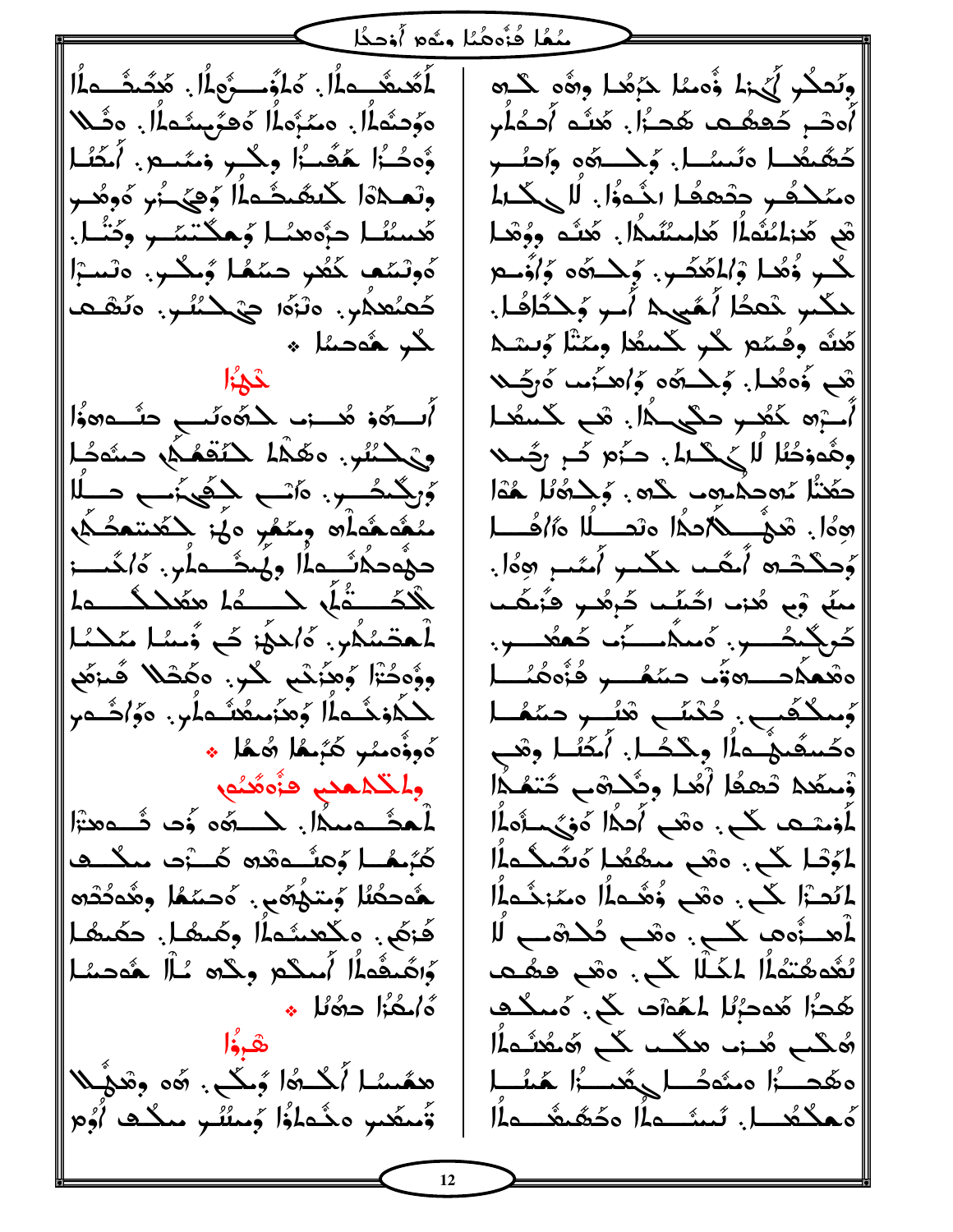لْكُسِهُـبِدَا وَاوَّحْــدْ هُــواْ حَقَوْقُعَبِ. ەَحكىئا وڭابىئا وكەھىئەر ھُھتُف كَفُلا كَمْحِمْ جُعِعُدْةًا وُحَكٍّ حِمْعَةُ! وَعَتْبًا. لْمَلَكْتُمْ خَزْيْلَلْكُمْ كُلّا وُسْعِي كَسْفُتْلْ ەك**ە**ڭىس ئىھىئى ھُز*ىھْى*م لَلۈشە*نل* وُالُوْ. هُء وُجْهُ لِمَ وِحْبِهِ جَالِ. كَاحُــا وَيُكَدَمَلَ فَيَكْدِمَ سَمَالًا وَهِيَوْتَهَ سَكِّــهِ أُوُم وْأَكَـــلا شَــرٍ قَــاؤُا هَء كُوْحَالَ وُالْكُنُّا. دْتَوْبْلاسْتُرَا شْتَ وَيَعْصُمْ شَارَّدُهُ الْمُكْتَمَّةُ مُحْمَرُ كَمَلًا قَمَلًا وُفِّقٍ. مُحْمَدًا أَيْبَسِ لَحَسْنَ لِ هُ اللَّهُ عَامَلُوا وَهَــرَالُوا وَهَــرَا وَلَا يَسْكُلُوهُ وَلَا يَسْكُلُوا وَلَا يَسْكُلُوا وَ كَعِنْدَهُدِ لِحَثَكِ رَّةُو ﴾ إِوَّاً. وِزُوْهِ لَحُــرِ ىگٽەھە ۋاشەر ھە ھۇسىر. ۋاھْدا وهُا مَعَكُم ثَكْثَرَم. أي مُنْتَا. كَ هْدُودُ: أُبِـدْ ۖ لَــقُــٰدَدُرِ ۚ هُ٥ وَلِـلْـَـٰلِا هْجِ هْكِـدًا مِكْـسَةًا وُحِكْبِرْ رَحِسُنْـًا مِلَا حَبِّبِّسَالٍ. تُوجِّعَ حَكَسِيلُو هُبُعْصَدًا كَالْمُكْتُمِّـــا هكْتْسُـــْدَا وِهُوْصُــا حَبِّدَهُا هُيْءُا حَمَّمُو. وهُدوِمُنَا دائقىُكا ۋىڭى. ەئېڭىل ن*ڭى*ر ۋامكْسىر أَكْثُوا وِكَمَا ثَمَا هَنْدُانُما. مكْس هُدۡكُمۡقَا خَـٰمَ ۖ خَيۡءَ ۚ ۖ وَٰٓ وَٰٓ صَفَعۡدا وهْلَى همَّتْىلًا هوُهَٰتُـا هْلاَهُـنُّت ـكْــر حكَــُرُىٰلُ هُـُلْل وحْـــــــه حُـــــــــهوُـُلْل ومـَعْـصُـــب همُعدِكْمَةٍ . هُنُّو وُحدهُو أَلْمَلْكَسُكُ كَمْ بِكَمْهُا . بِكُمْ أَمْكُمْ مِنْ كَمَاهَا مِنْكُمْ مِنْ مثَعَمُّا وِمِنْقَصًا مِعْقَصَمُا وَسَيْخَةَا

مَنْحُــا أَلَمْهِ حَمَمُــا هَحْقُوحُـُــا أبحر رحة معامية مساويد والمعتال والمنافخ ومسا وهسماا دوحصيز فسمحرُمُل. ەھَتىگىم كتشەئىر كىئۇوفا ش وهْعِ هُمصْاً خُتَّبَــرِ حقْدِهْبِ كَبْهِــدْ ٱلمُوْهَمَدِ ۚ. حَزَمَهُمْ هُو وِقَوْوَهُمُا ۖ. كَـرِ هُــْمِ يُــٰهُوا هُــْ وَـعكْـَـٰتِيا. كَــْهُوْا هَعدُ مدْ حدْكَــدا هُــ مُدحَـد الْأَأَ ەھەۋىدا ئىلىتىنا وڭرام ئۇيغۇل كې حَمَدُ الْمَسْمَالِ الْمَحْسَنَةِ مِنْ الْمَحْسَنَةِ . وَكَسِبُهُا حَكْسَعُدا هَـنُها وَفَيْ زُمْ ەُوھُبِر مُەھىم كُنى كَسْمُعُسْمَا اللَّهَ إِذْالُمااً هِتْدَاكْتُمَا هِتْعَمَّالُنُا هَمْ مَ لْكُنِ لِكَنْعَاهُمُنْكُمْ أُوْثَقَـٰكُمْ أُوْصَـٰدُ لحنَّـمعَـمَا وتصـلًا. أَلمـلكــما شَــم كَعُدا كُمِهَا وِثَوْمِها. أَلَمَا حَرَجِةُ! وَاهُىقُـا. هُمْــدْ تَـــدْ وُـنُـا حَدَمُنـا وسَفْلَ. حكَّده حَملاً فَحُــو هُــع حَدــُ إ هَٰذُنُهٗ ۖ إِلَيْ ۖ وَكُلِّي ۖ وَحَدَّثَ وَهُوَ مُحَدَّدُونَ وَسَهَٰمَا). هُعَدَ شَدْ وُسُل أُسوِحُ الْمَرْ ههُمِكْنُا. هُحَبٍّ ؤُههُا هُه وَهُصًا فَرْثَوفَبِ شَي يُاشْرا أَحكَــٰهَا عَمْــَا إِ وِدْهِلْمَاْ وَحِدًا هَي أَقْبا وِئَكُي. هُب وُحَبٍّ حَدٌّ: فَـْءَمَّزُلُمْ أُهكَّـدَهُ حَكْـبٍ. لحثمك هُلْلًا وهُومِهُا حَبْ دَممُا مكَمَعُمُل وغُوُمْل وجَي لِمُحْصَّف وُّومُمُا ۖ كَبُرْهَا. هُه وِهْلُه أَهلُكْسَكِ شَيْدًا أَمْكُنُما كَسِعُقْدِهِ وكُنْفُسا مَتَوَسُلًا |مَنْزَهُنُا. هُحَثَّةَكُده وَحَذَبُكُمْ حَكَّرَهُ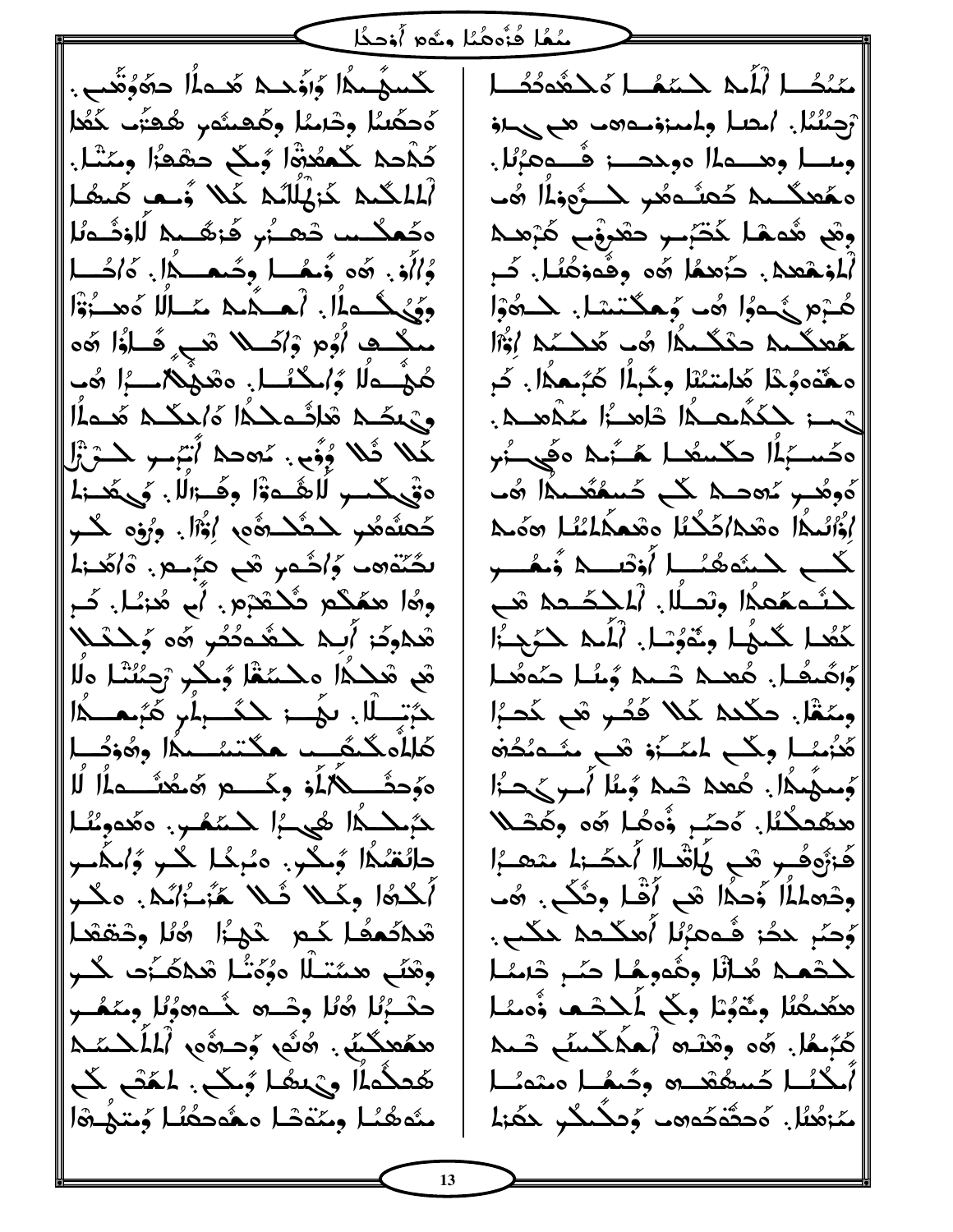دَّبْسْهِ بِ لِـدَهُه وْالْمَلْكُـد كَاهُـنُعَا أُس كَمِيفَة لِمُسْ مَفْتِشَبْ لِمُمَكِّتَهُمْلَا ويتعُمُطُ ضَعكَيب شَعْبَرْهِ وِيْدَهِ بُالْ هُ اللهُ أَاللهُ أَوْ اللهُ مِنْ اللهُ ﴾ **ئگ,ڈا** ــُحَمِيبُــُمْ لَــَـــو هُــــوَت ــَـــوِلَمِ قَــَــاوْهِ وتْكْتُا. ھَ;َھ;ھُا ھُ;گُنگُمْ كَتَنَفُّسِ هُتاالنْــا هكَبْتقــا مُكـــبُرْه وَلِكُـرْهُهَا!. مكدهــا صـُـــممكر حـمـُــتومُكر هـمَنْقَمُـمُـدُا كَـبِكُــرُا وحُـنّـقد. أَبـــد وْتُصِيْكُمْ ضُبْعًا وَعْتَمَتْ إِنْ مَكْنَتُ كَتّْبَهαٮ وُاوُم حَسْدَهُو هَيّْمَالَ. أَبْدَ مَمْشَـــه كَـــمكَّــهَ وَاوْحُــا حِتْحِصَـــهَا وَهنُـهمُدِ. لَمَوُّا وِقَـهِعُدا وُوحَـــد ۞ه بَدْه الْمُكْصَرُونَ وَالْمَحْمَدَ هُكْمَ لَلْقِحْتَــل كَـــعِ حِعَّتْتَــل: أَهـــزُل وَحـُــل ەكبُىما ۋالموڭىيە تىرتىشتە كىمكىلا مىكسىلاھ وڭلىگىما كرگىنگىملاھ. لحكْفِخْـــولَمَا وُهِكْتَحْتَـــا وَذُكَـــب لَٰاهُ٥٥ڡ لَحُم حْتَنُـٰكُمُ٥. هُـٰـءَوۡبَٰۖ هُــٰ;ڡ لكَمَنْقُس. ەھْيْبَمِّ كَمْرَكْمْتُو وَتْسَهَ آلمَكُمُّـــــمِمْ سَكُمْ. مِسْمَحْمَّــــح لِحَقِّتَمُعَهُرٍ وَحَدْبٍ أَلْمَكُمْدَ كَاتَمْبِ هُاهقُـــــــه كَـــــة كَـــه . مككــمَّـمَـــــم لْمُتُمْتُمُو. وَدُه أَكْبُلُه هُمْ قُـهِ هُدَهُ وَهْكُوْمَا وَكُلّْدَا بِهِ أَمْكُمْ الْمُعْلَمَةِ وَمَنْ الْمُحْتَمَى مِنْ مَنْ مَنْ مَنْ مَنْ مَنْ مْبِ كَعُما ورُكَّدْسًا ٱلملكَــْـما. كُــرِ أَمِّد أَبِّلْ لَكَتَّ ذُلَّا أُمِنٍ لَكُنُّهَا. وَأَمِنٍ

لَّى كَمِمْ مَحْشَحْدَةُ لَمْ نَشْيِ هِوَ تَعْقَلْ. وهلك وهلكب ركثه ومأحصر وُّەھىرُّىُل كُھُلى حَفَّكَـــەُّە كَتَسْــْرَا ههُتهْدَا وُحدَّده كَــلا هُدُو. كَــر مَحدَّ أَبِهِ حَثَّدَهْمٍ هُتِيخُهُ! وُحَي هُوَــدهُم رَجّعُنُكُمُّا كَــد هُلَا رْجّعُنُـكُمُّا وِكْتَزِهِـدَا وَلَا كُتَزِهِـدَا). أَيَكْتُـا وَيَنْبَ ەھُنُّە ىڭدە شەڭ ئىگىلو ەتىسال مىللىر وَيُشَـــمَا كُــــرِ حُدَمَـــا مِأْوَدُا ا ەلَاخُەر ەَڪزُەمئر ھُبُعا اھُھَا ﴾ كَصْلا هُـ: فَـ:هُـا وِخُـبِلُوٖ فَنُـكَـهِ صُحِّحْسِبِ. ةَالمُؤْخُــــا د كَهِــــأَا وهَٰذِكُـــمِلَامِ اكْسَـٰــدْ كَـٰهِ هُــــــوِ. ٥ وَالْمَــدِ لِـٰٰكِنَعِفُكُا وِخُبُرٍ وَسِكَسَٰرًا حَمْمِكُـرٍ. هُعفَد رِكْتُمَاْ وُهتَبِيْلُو هكفكك هَٰٓةَهُدَاهِ وَلَهُمْ: لِكُمْزَاءَامَلُو كَعِيْكِمْكُـو هْمِ ثَلا مَمْا وِهَٰنِسْعا هْلُـرٍ. أَمَّلُـا ولمتعسب حنفسو ملعكضيي حَقَّـــوَجِبُينِ وَأَمِيـــِرَّا وَإِلَٰٓوَوَاتَ أَحْسَـــرُّا حَمْعُما وُعِنُعِيكُمْرِ مِلَّعْمِينَ كُنْبَرِ ِ هُوَصِمُا وَأُوَوُبِكَا). وَلَاكُورِ وَكُــرُّومُبُــرِ اكْتُبْعُلْ رُهْجُلْ \* وقطهم ونماط فأهقنهم أَهضَّـــمِماً. لـــــــــةَه هُـــــــزّة وأهثَّمبدًا وسُف حُصصًا حرَّجِئْلُه كَبِ وَهُ مِكْكَــد قْبِ مَخْسًا كَحَسْدَه لمستَهُ وَأَسْبِ مُنْشَا هُسِعْ هَــرُمْ فَىكْيُوهِ وَوُلُهُ . كَرِ هُوَ وُلَّى حُبُمُهُا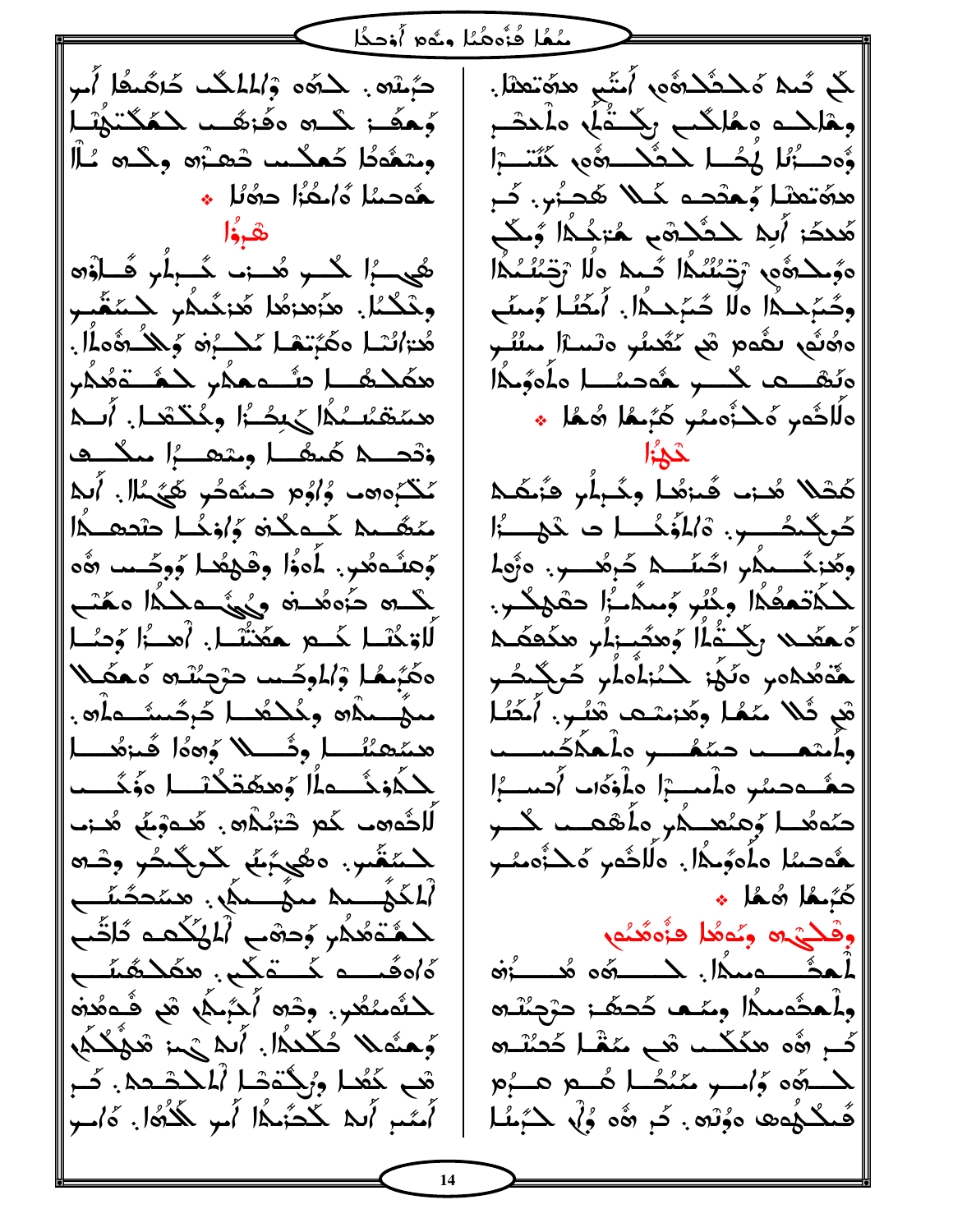سُمُا قُزُوهُمُا مِنُومٍ أَوْحِجُا تَعْطَيُرِهُمُا أَمِنْعَا هُٰذَا أَفْ هُجُا كُلُوهِ أهسُرًا ولَا هُدهُما كِنْصِصِيدًا أَنْكَ لِكْتُوهِ وَاهْبِ وِتَاسْعَهِ كُلِّ حَسَّعًا. 50م . كَـرِ كَــلا كَــاهُــو كَــوجَــمُــا ۇسۇبكال ەڭشكىھە كىگىزۇدا شۇلا وبتھا بُل اس مِنْ مِنْ الْمُسْمَى بِهِ مِنْ وِلْمَأْوَى حَكْرَجُا هُمْاً. أَوَصُّـمْ صُمُّـا وكَنْزْحَبُ هَزْهُمْسِر. ەھُڪَّى وِلْلَاھُەَب إِنْعُنُــا وُحكـــى. مكَــــلا كَلاَقُــــكُمْ لْحُفُوهُمُا وُلِّكُ وَهُ وَهُثَلُّكُمْ لَكُنْ لَ حسَّفُس مُحْحَبُ عَثَلَ هُـهُل ﴾ ولمغمص فأهقنها لْمَشْــــــمْبِكُلْ. بِكَــــرَهُه فُـ;َّهِ صُــــل أَخْلَـٰدُمِّـن، هَ هُمْ شَلاَتُـعَفَّـنَٰـ لَّـُـب وِصَٰحِكُمْدُهِ ۖ هَٰنَـٰرٍ ۖ إِذَٰٓآ ۖ وَىٰحَتْـٰا ۚ ۚ يَٰهَٰذ هُدْمًا. وقَعْرْهُا هُاْ وَهُزْحَكَ هَزْهُمْسِ. قْلَلْمَا وِحَاتًا. مِمَّزَوْ يَقْعِمْا وَآوُتْهَا. تَمَكَّكُمْ كَاتِبُسًا وُحْسِبِ حَسَمًا هُكُومُنِ. أَمَكُلُّ وَكَرٍ هُبْنُلُ وَهُمُعُلَّدَاً! ەكھك ژَوتُماْ وكَبْتقا. ەكقى كَــزلم هُلَا وِدُّوْهُ! مَنْهَتَ شَكْدًا لَكَعْتَقَدَٰزُلَا للصَّمَّسُّــى ، ه هَنُـــه فَا أَبَّــهِ و هُدَوْهُنُــــا حسَّىلًا وُحُلَّ. وكُلُّه عُلَّا هُمُعُمَّــــــــ , هُـمـــــــُزْوْهِ وَمِمَّـــــــه صُو هْدْكُدْهُنَّى . كَسْأَهْلُ وهُدْ:ُا وَسُنْدَلْ كْبِ هَٰيْ}ا ەَھەَدىئا مَّزْكَـٰىلُمْ مَٰـَىٰ هِمُزَوَّمَٰىِ. تَعْدَاهَ وَيَعْتَبُ صَلَّدَهُا تْعُمْلًا مْغْسَلَا ذُخِبًا لِكُلِّ وْٱلْشَـْفَ أَقْبَلَ كَلّْمَنْعَلّْمُ مِمْكَسِيْمَالِ. وتَبْدَهْوَا مِلْكُفِ ِ. كَحَكْمَالُه مِنْمُكُمْ ثَعْمَلُهُمْ مَّتَوْيٌ) هَاهُنْتَا شِكْ شَعْكُمْلُو. هُنَّا مَـٰٓٓٓٓٓٓٓہٰاۤا حَعُكُـثُـٰہ/َہِ ۖ ۚ وَمنَـٰ ۖ وَمثَـٰ ۖ وَہ كَعْدَوْمَةٍ حُكْسٍ هُدْئَىل وَهُكَفَال 10\$ زْجِئْفًا. هَزُهُدِ ۚ. وَاسْتَحَفَّ هُو وْتَـٰتَا وِسَنَـٰهَاْ ا كَتَتْرًا تَمْكَمُكُمْ حَهْدُكُمْ وِلَا مُحْدَقْبِ مَّتِـهُكَا مِتَّمَتَا وُوِهُا. ەُبَكَــْ كُــْر وَلَا قُوْنَبٍ. وَنُشَعَبُ كُلِّرٍ هُوَجِسًا ضُدْهُى سُقَعُدُا مِمْتُبِ لَحْمِ الْمَهُّا ولمُوقَافِ اللَّهُ وَسَمْدًا وَسَمْدًا مُحَمَّقَات هُمُا وحْتّْعْمَا. لَمْوُحْلَا مُؤْمِيْلِ هُنُمَالٍ. فُـدفكُمْ ولَاشُـدم مُكنُّومئــو كَبُـهُـا أَهْلِي الْهَدْبَ هَنْدُهُ وِكْبِلًا هُبْعِهَا  $\bullet$   $\mathop{\text{L\hskip-1pt-}\!\!\!\!\circ}$ كَلْلُهِ كُنْفُــــب هُ هَكْنْشَـــْبِدًا. هُبْ تحلوُّا وُهلُــدا كَـرْهُــِـرِ هُـفَرْهــدا كَـرجـكْـمُــٰـر لَكُما وُحكُمْشُمْلُاه هُشْمًا حكْمُوت وتْسُم كَحْصَرْ. هَكُمُ كَلِكْ هُاهُ الْمَ ەھۡكُم مُرۡم لَمۡقَدَٰه كَـمُكَـدَا لِــَّزُّهُ لَـ أَمَّتَبَت هُمَكُهُّلًا وِخُكْعُدًا هُلُّا. يُج لِلْتَلَالَ هُمْ سَمْقًا هُجَّوَى جَبْرٍ سَقَّوِهِ لْحَـــــة هُــــةهوُمَّى هُنُوـــــْتَ لِكَبِفُــــا هَامتِمُنْكُلّ حَسَنُهُ وَحَسَمًا وَسَهْمِهُمْ لحفَــوكُتْلاه وخُلْخُلَــا وْالْمُوْحُـــا 15